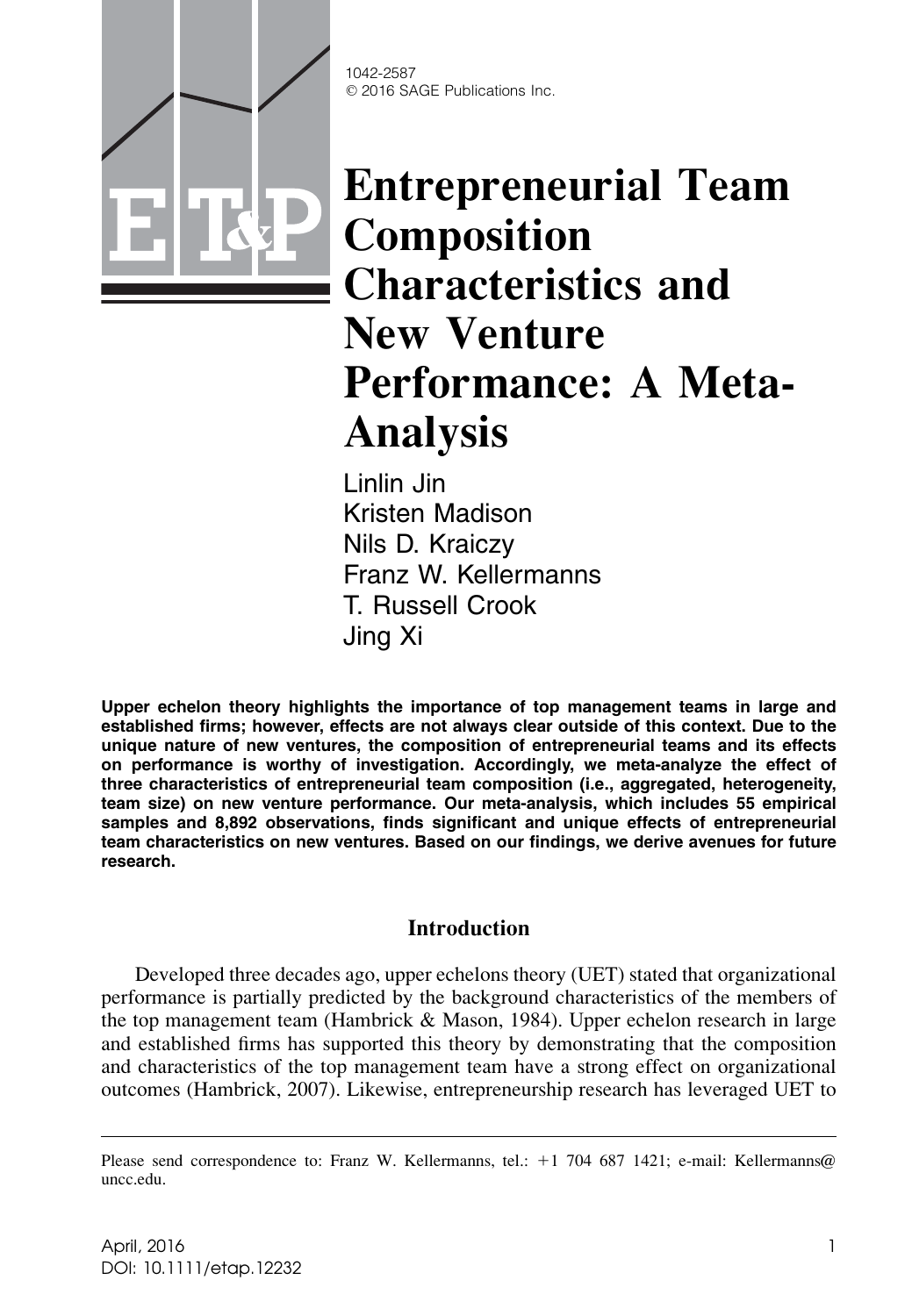focus on the entrepreneurial teams that are responsible for founding, developing, and leading new ventures (Beckman, 2006; Ensley, Hmieleski, & Pearce, 2006; Gartner, Shaver, Gatewood, & Katz, 1994; West, 2007). New ventures, broadly defined as early stage firms with respect to their development and growth (Klotz, Hmieleski, Bradley, & Busenitz, 2014), are rarely the product of a solo entrepreneur working in isolation (Steffens, Terjeses, & Davidsson, 2012). Instead, most new ventures are created by a team of entrepreneurs (Kamm, Shuman, Seeger, & Nurick, 1990), defined as a "group of individuals that is chiefly responsible for the strategic decision making and ongoing operations of a new venture" (Klotz et al., p. 227). Under the specific circumstances and contingencies of new ventures and their distinctive and unique nature, like the top managers of established organizations, entrepreneurial teams and their characteristics might also partially predict organizational outcomes.

Extant research examines the effects of different entrepreneurial team characteristics, such as aggregated entrepreneurial team characteristics (Beckman & Burton, 2008; Kor, 2003; Vissa & Chacar, 2009; Zhao, Song, & Storm, 2013), the heterogeneity of entrepreneurial team characteristics (Ensley & Hmieleski, 2005; Hmieleski & Ensley, 2007; Souitaris & Maestro, 2010), and entrepreneurial team size (Bruton & Rubanik, 2002; Chaganti, Watts, Chaganti, & Zimmerman-Treichel, 2008) on new venture performance. Conflicting results in the literature create uncertainty as to whether and to what extent these characteristics relate to new venture performance. For example, research on the individual entrepreneur suggests that human capital has a positive association with new venture performance (Unger, Rauch, Frese, & Rosenbusch, 2011), while some research finds that greater levels of professional experience and education hinder the entrepreneurial opportunity search process (Marvel, 2013). When applying these findings to the entrepreneurial team level, this implies that the team's aggregated level of individual human capital may or may not have a positive impact on new venture performance. With regard to heterogeneity, UET research demonstrates that team heterogeneity has a positive impact on performance because of the diversity of skills and perspectives on the team (Finkelstein & Hambrick, 1996; Hambrick & Mason, 1984); however, it is also found to be detrimental due to the conflict and need for reconciliation brought about by this diversity (O'Reilly, Caldwell, & Barnett, 1989). Additionally, research on the relationship between entrepreneurial team size and new venture performance is equivocal, with some suggesting larger teams facilitate increased performance due to their ability to handle complex situations (Hmieleski  $\&$  Ensley), while others suggest smaller teams facilitate increased performance due to their strengthened behavioral integration ability (Simsek, Veiga, Lubatkin, & Dino, 2005).

Given that entrepreneurial teams are perhaps more influential than the individual entrepreneur on new venture performance, but that research reveals conflicting results, we meta-analyze the extant entrepreneurial team studies. Our meta-analysis, which includes 52 studies comprised of 55 samples of 8,892 observations, synthesizes findings on the relationship between entrepreneurial team composition characteristics and new venture performance. We investigate aggregated entrepreneurial team characteristics, heterogeneity of entrepreneurial team characteristics, and entrepreneurial team size. We chose these composition characteristics because they have been used to analyze relationships between team design features and team performance (Cohen & Bailey, 1997; Stewart, 2006) and because variables used in entrepreneurial team research are typically assigned to these categories. We chose meta-analysis as our method because it is suitable for aggregating results on relationships of interest (Hunter  $\&$  Schmidt, 2004), and in particular, to synthesize results across studies while accounting for the presence of sampling and measurement errors. Meta-analysis not only allows researchers to determine whether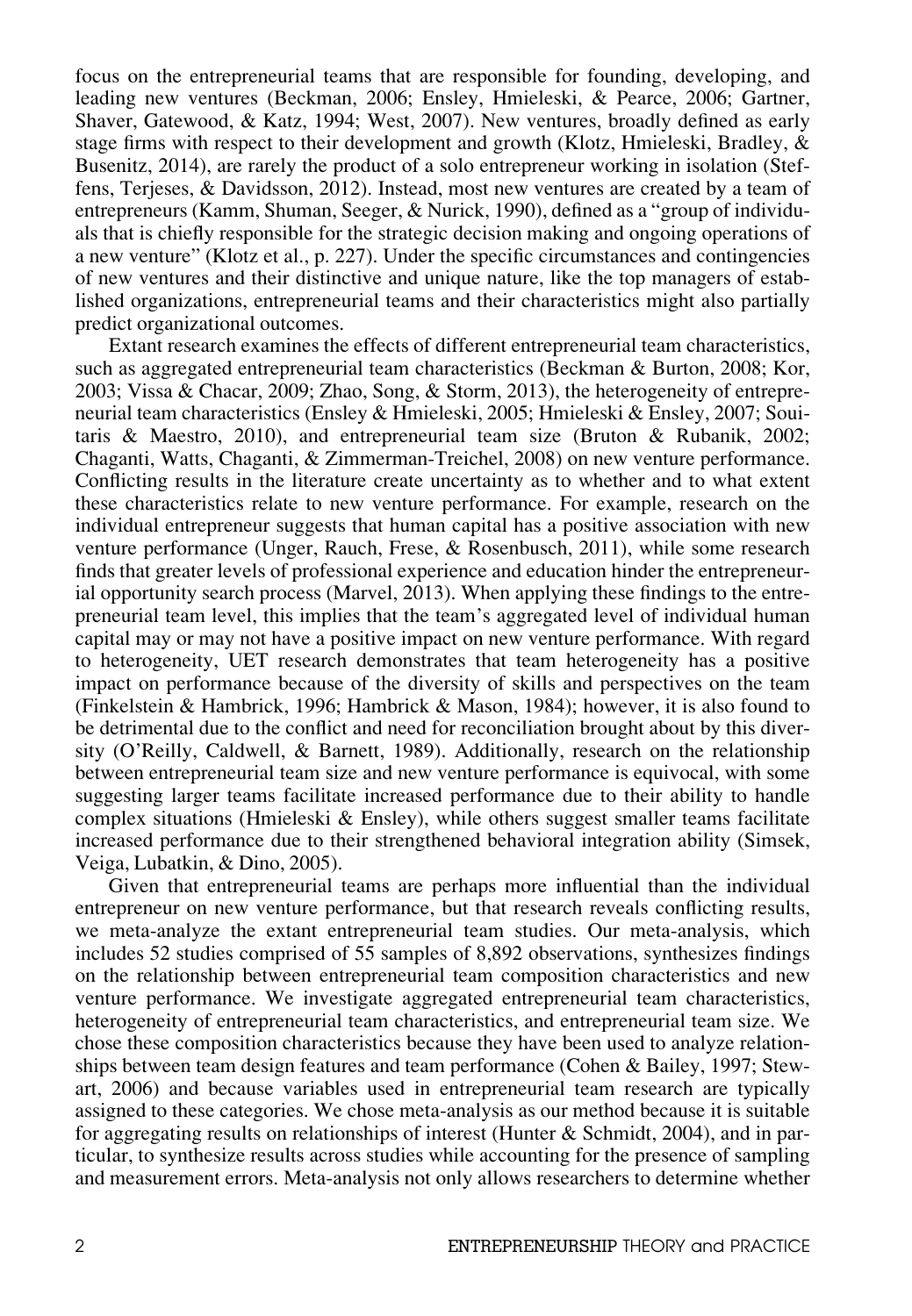positive or negative relationships exist, but also to calculate the magnitude (i.e., size) of relationships to estimate a population parameter (Hunter & Schmidt).

We aim to make multiple contributions with this study. First, by arguing that the entrepreneurial context is appropriate to test UET predictions, we contribute to upper echelon research by highlighting the importance of contextual considerations. Our findings support the view that the composition characteristics of entrepreneurial teams are consequential for new venture performance. Second, by asserting that teams can be distinguished by aggregated characteristics, heterogeneity of characteristics, and size, we were able to categorize the relationships in prior studies. This categorization allowed us to conduct the first meta-analysis examining the new venture performance implications of different entrepreneurial team composition characteristics. This is important because these three distinct characteristics tap into different team features and might reveal different performance effects. Third, owing that research on entrepreneurial teams has produced mixed results, we contribute to this literature by synthesizing extant empirical inquiry to show whether and to what extent entrepreneurial team composition characteristics influence new venture performance. Our meta-analysis permits a more precise understanding of entrepreneurial teams and builds a foundation for future research.

#### Theoretical Framework and Hypotheses Development

Upper echelon theory has been a prominent theoretical framework in the strategic management literature for analyzing the effect of the characteristics of top management teams on organizational outcomes. Applying an information processing perspective, Hambrick and Mason (1984) developed a strategic choice model under bounded rationality that describes the executive's construed reality. Based on this model, the experiences, values, and personalities of executives have a strong effect on the interpretations of the situations and options they face and, in turn, on the strategic decisions they make and the behavior they demonstrate. Hence, organizations are a reflection of their top management teams (Hambrick & Mason). Although early studies focused on the individual effect of the top executive (e.g., CEO), recent research focuses on the team as a level of analysis because management and leadership of an organization are a shared activity (Hambrick, 2007). The characteristics of top management team members and the composition of the top management team help explain organizational outcomes. Narrative reviews of this literature (e.g., Carpenter, Geletkanycz, & Sanders, 2004) and a meta-analysis (Certo, Lester, Dalton, & Dalton, 2006), however, conclude that the effect of top management team characteristics and composition on organizational outcomes is context specific.

Applying UET to the entrepreneurial context, we argue that the effect of entrepreneurial team characteristics will be strongly and uniquely reflected in new venture performance. Entrepreneurial teams of new ventures differ from top management teams of large and established firms. The literature proposes that the impact of executives may not remain constant over time, but should be stronger when the firm is small and/or young (Hatton & Raymond, 1994; Miller & Dröge, 1986). Entrepreneurial ventures are described as independent firms that have been in business 10 years or less (Forbes, 2005); therefore, given their young age, we expect the characteristics of the entrepreneurial team to have a strong impact on the venture. Furthermore, we argue that the uniqueness of entrepreneurial ventures stems from heightened executive job demands and an increased need to exercise managerial discretion (Hambrick, 1994, 1995; Hambrick & Finkelstein, 1987; Hambrick, Finkelstein, & Mooney, 2005). According to UET, the greater these factors, the stronger the reflection of the top management team's characteristics on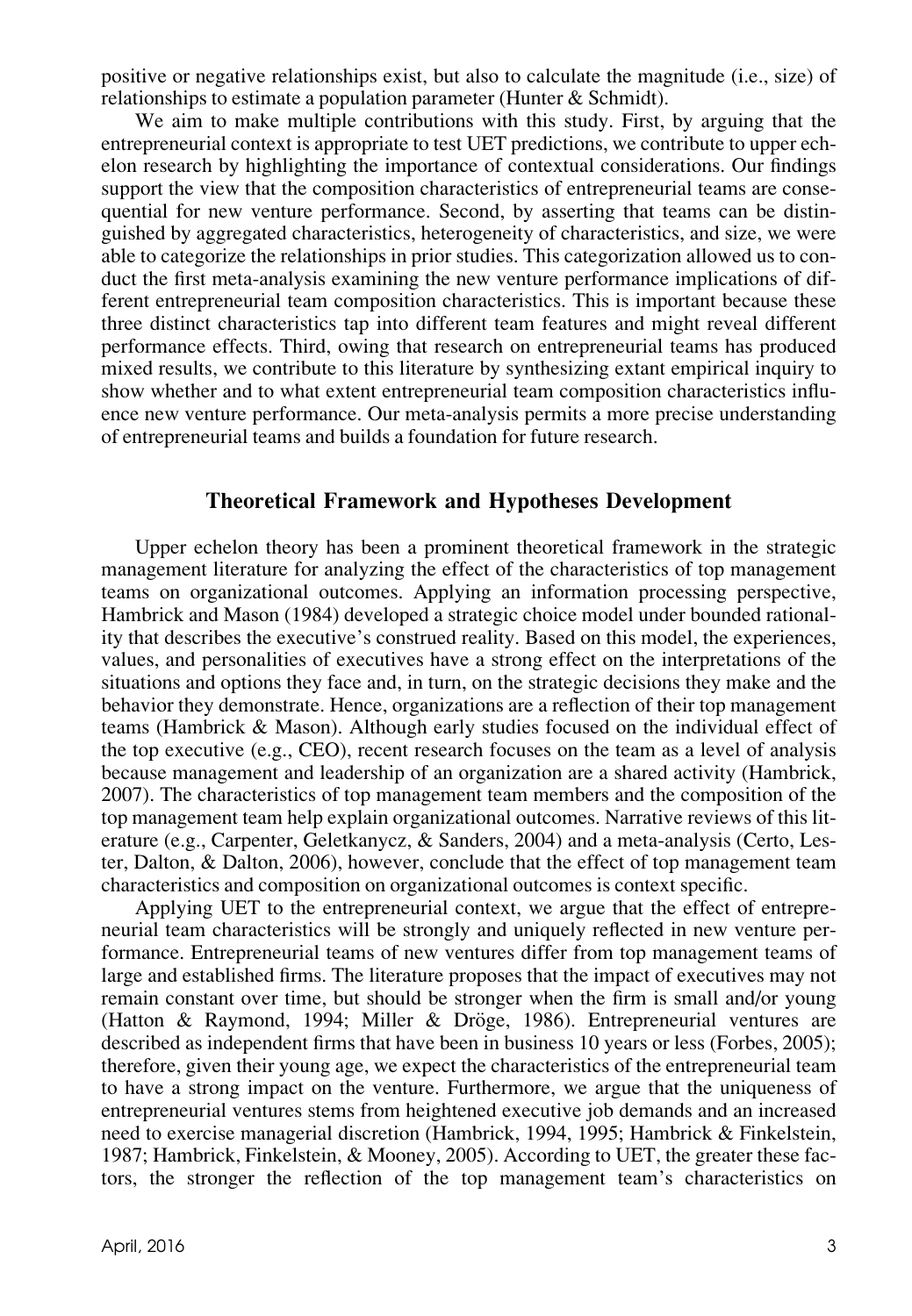organizational outcomes. Accordingly, we suggest that entrepreneurial team composition is highly likely to be reflected in new venture performance.

# Job Demands, Aggregated Team Characteristics, and New Venture **Performance**

Entrepreneurial ventures present a unique context to examine UET because of differences in executive job demands between new and established ventures. Executive job demands is defined as "the degree to which a given executive experiences his or her job as difficult and challenging," and this perspective recognizes that jobs differ widely in level of difficulty (Hambrick et al., 2005, p. 474). New ventures are described as operating under complex, dynamic, and uncertain conditions (Chandler, Honig, & Wiklund, 2005), thereby placing heightened job demands on the entrepreneurial team. Upper echelon theory suggests that the greater the job demands of the top management team, the stronger the reflection of their characteristics on organizational outcomes. Furthermore, we suggest that greater levels of human capital (i.e., functional experience, education, skills) enable entrepreneurial teams to better cope with the job demands of new ventures.

Research analyzing team composition characteristics has been based on the typology of Kozlowski and Klein (2000), which suggests that one method of aggregation of team characteristics is simple combination. Applied to entrepreneurial teams, this approach suggests that team member attributes would be aggregated to a summarized or averaged higher-level construct in a linear fashion (Harrison & Klein, 2007). The assumption underlying the simple combination of individual team member characteristics is that desirable dispositions and abilities of individuals provide the team with a resource, and that more of each resource is beneficial for team performance (Stewart, 2006).

Human capital attributes have been identified as critical resources for entrepreneurial success (Unger et al., 2011). A recent meta-analysis analyzed the effect of individuallevel human capital on entrepreneurial success (e.g., Unger et al.), and we extend this human capital perspective by applying UET at the team level. The human capital embedded in entrepreneurial teams is a unique, valuable, and difficult to imitate resource that can provide the basis for new ventures' competitive advantages (Barney, 1991) and enables new ventures to discover and exploit opportunities, plan strategies, and acquire additional resources (Unger et al.). Our assumption is that more embedded team-level human capital in terms of education, experience, knowledge, and skills is likely to positively affect new venture performance.

When analyzing the human capital of entrepreneurial teams, individual team member characteristics emerge to form team-level constructs that, in turn, relate to collective performance (Kozlowski & Klein, 2000). Research that examines entrepreneurial team composition characteristics that are aggregated in an additive way assesses whether the inclusion of individuals with desirable abilities and dispositions affects new venture performance. Results show significant effects in terms of team background and experience (Beckman & Burton, 2008; Hsu, 2007; Vissa & Chacar, 2009), team skill and capability level (e.g., Sullivan & Marvel, 2011; Zhao et al., 2013), and team personality traits (Ensley & Hmieleski, 2005; Ensley & Pearce, 2001; Ensley, Pearson, & Amason, 2002; Souitaris & Maestro, 2010). Executives' knowledge and skills are derived from prior professional experiences (Hambrick & Fukutomi, 1991; Kor, 2003), which help explain and predict managerial intentions, strategic choices, and biases (Boeker, 1997; Finkelstein & Hambrick, 1996). Prior industry experience provides entrepreneurial teams with knowledge of markets, suppliers, and industry conditions, and it has been found to have a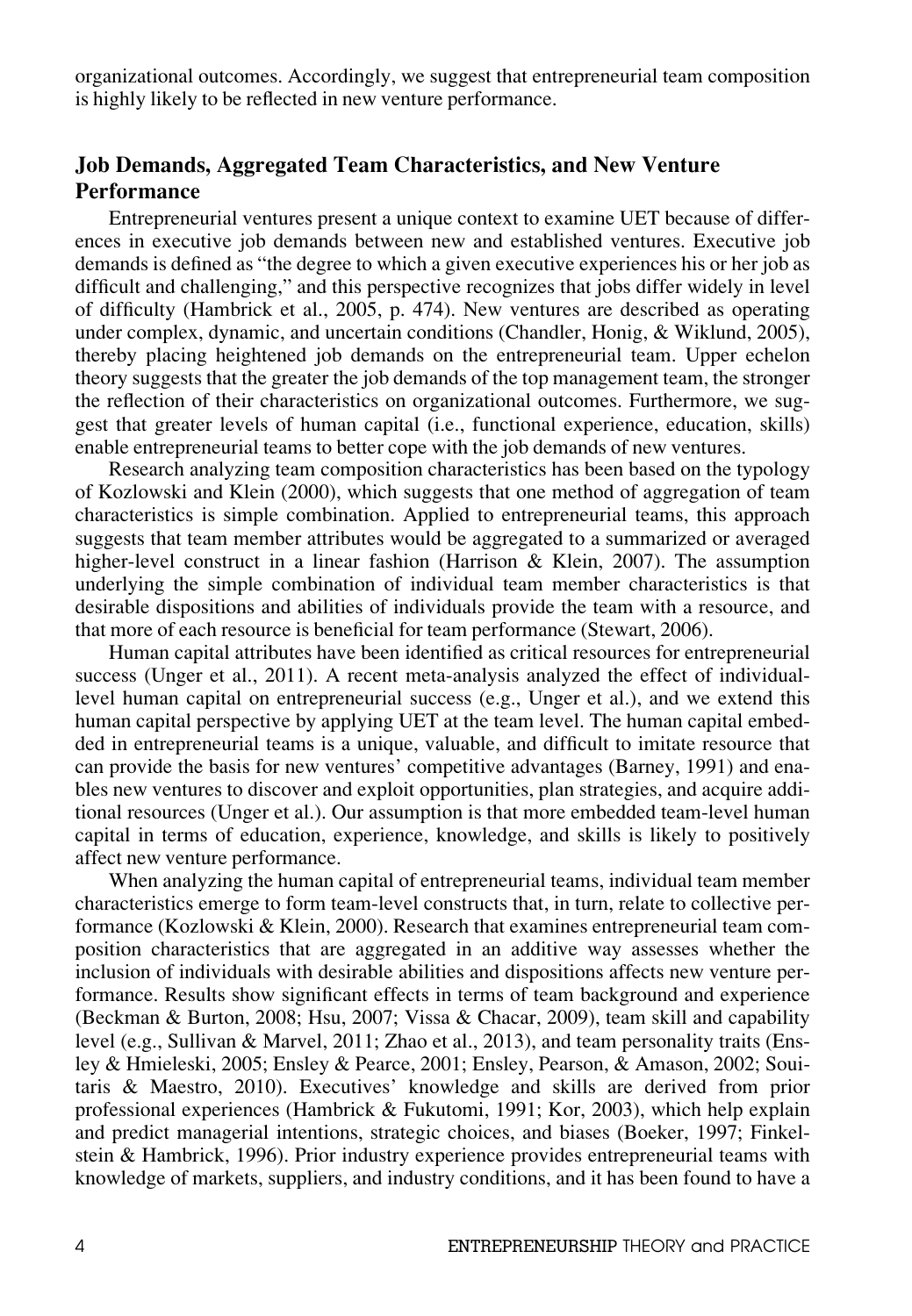significant relationship with new venture success (Delmar & Shane, 2003). Executives' past and current professional experiences also produce social capital (Florin, Lubatkin, & Schulze, 2003), which is valuable because it helps the firm access critical resources and initiate new business relationships (Burt, 1992, 1997). Research shows that entrepreneurial teams must engage in networking to be successful (de Carolis, Litzky, & Eddleston, 2009) and to survive over time (Huggins, 2000). Furthermore, experiences and functional expertise of the entrepreneurial team members are related to entrepreneurial tasks, which include environmental scanning, selecting opportunities, and formulating strategies for exploitation of opportunities, as well as organization, management, and leadership (Chandler & Jansen, 1992; Shane & Venkataraman, 2000). Individual task-related human capital is strongly related to new venture performance (Unger et al., 2011) and has a direct negative effect on business failure (Rauch & Rijsijk, 2013).

Applying UET and human capital theory to the entrepreneurial context, we argue that the aggregation of entrepreneurial team composition characteristics has a positive effect on new venture performance because higher levels of human capital enable teams to cope with the job demands of new ventures. Stated formally:

Hypothesis 1: Aggregated entrepreneurial team composition characteristics are positively related to new venture performance, such that the greater the aggregated characteristics, the greater the new venture performance.

# Managerial Discretion, Team Heterogeneity Characteristics, and New Venture Performance

Managerial discretion describes the latitude of action that is available to decision makers in a given situation (Hambrick & Finkelstein, 1987). When managerial discretion is high, UET predictions are more salient and organizational outcomes are more reflective of managerial team characteristics (Finkelstein & Hambrick, 1990; Li & Tang, 2010). We argue that entrepreneurial ventures offer more latitude when compared to large, established organizations; therefore, new venture performance is likely to be more reflective of entrepreneurial team characteristics. Discretion is likely to be pronounced in new ventures (Hambrick & Abrahamson, 1995; Klotz et al., 2014) because new ventures are, by nature, less mature and have less clear standards involving resources, competencies, and capabilities (Sarasvathy, 2001; Starr & MacMillan, 1990). Due to their small size and young age, new ventures are more flexible, innovative, and unconstrained by an ingrained culture. We argue that heterogeneous team characteristics allow entrepreneurial teams more latitude of action because constraints to strategic choice are reduced through this heterogeneity (Wangrow, Schepker, & Barker, 2015).

Heterogeneity, rather than simple aggregation, of team characteristics has been considered in research that analyzes the effects of team composition on organization outcomes (Kozlowski & Klein, 2000). In this method, heterogeneity indices aggregate the higher-level team construct as the variance of team members' individual characteristics (Harrison & Klein, 2007). Research using heterogeneity indices focuses on the mix rather than on the sum of desirable dispositions and abilities of individuals (Kozlowski & Klein). The literature is divided as to whether heterogeneity of team characteristics is detrimental or beneficial to organizational outcomes. The social categorization perspective and the similarity-attraction perspective suggest a negative effect, while the information processing perspective assumes a positive effect of heterogeneity on team outcomes.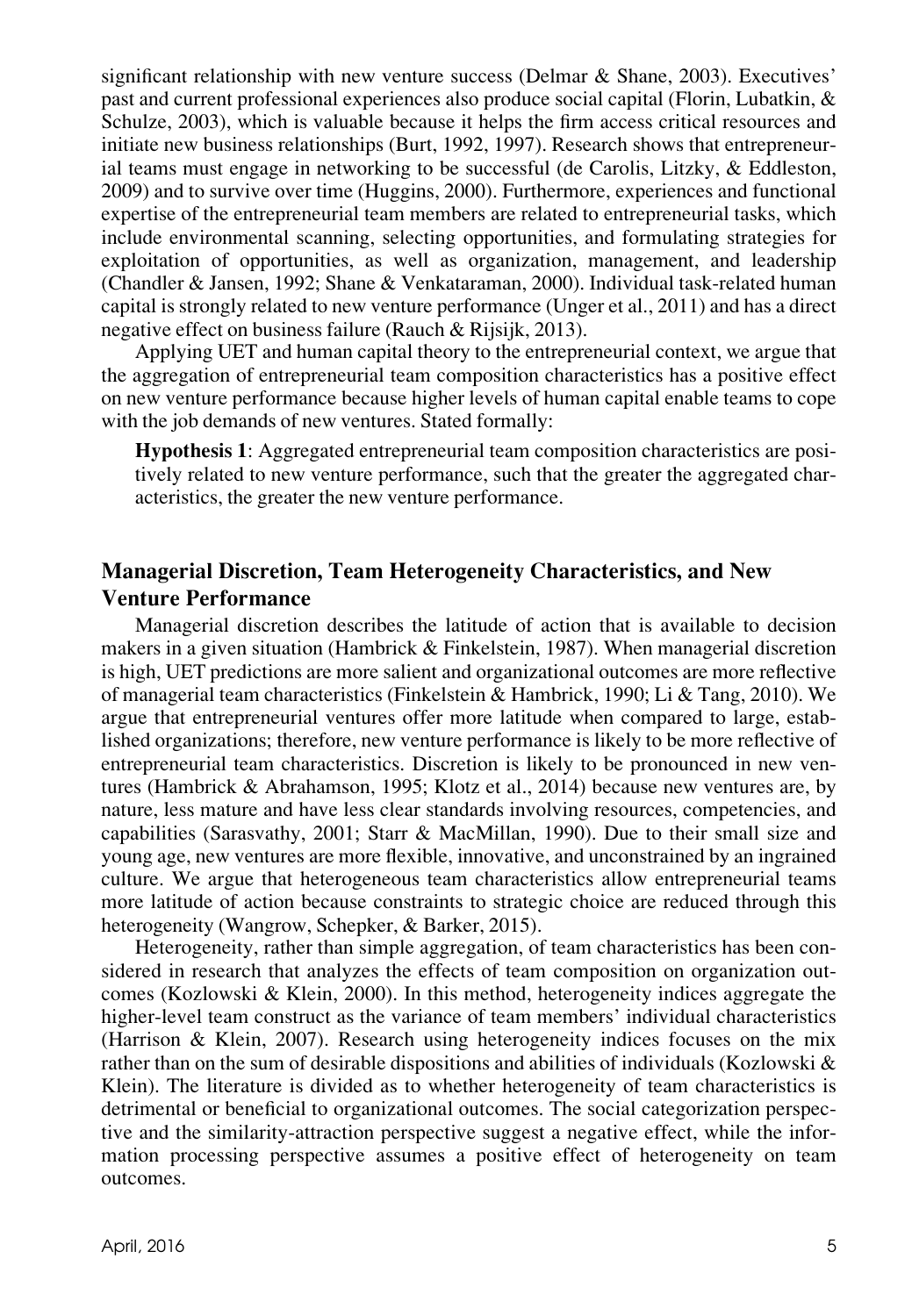The social categorization perspective assumes that differences between team members may engender the classification of others as either similar or dissimilar; these categorizations may disrupt team processes leading to conflict and, in turn, weaken team performance (van Knippenberg & Schippers, 2007). The result of such categorization processes may be that teams function more smoothly when they are homogeneous rather than heterogeneous, and that team members are more satisfied with and attracted to homogeneous teams. This perspective is supported by studies that find higher group cohesion (e.g., O'Reilly et al., 1989), lower turnover (e.g., Wagner, Pfeffer, & O'Reilly, 1984), and higher performance (e.g., Murnighan & Conlon, 1991) in more homogeneous teams. In line with the social categorization perspective, the similarity-attraction perspective (Williams & O'Reilly, 1998) focuses on interpersonal similarity, primarily in attitudes and values, as determinants of interpersonal attraction (Berscheid & Reis, 1998; Byrne, 1971), and suggests that people prefer to work with similar others (Jackson, 1992). Both perspectives suggest that entrepreneurial team member heterogeneity is likely to increase team conflicts and, in turn, decrease new venture performance.

While we recognize and acknowledge the social categorization and similarityattraction perspectives, we argue that the information processing perspective of UET is more aligned with the new venture context. The information processing perspective emphasizes a positive effect of the heterogeneity of team characteristics (Finkelstein  $\&$  Hambrick, 1996; Hambrick & Mason, 1984). It assumes that heterogeneous teams possess a broader range of task-relevant knowledge, skills, and abilities because their members have different opinions and perspectives. This gives heterogeneous teams a more diverse pool of resources that may be helpful in dealing with nonroutine problems and reaching higher quality, more creative, and innovative outcomes (van Knippenberg & Schippers, 2007). Entrepreneurial teams are often confronted with nonroutine problems that require strong information processing and decision making, where more heterogeneity should be more beneficial (van Knippenberg, De Dreu, & Homan, 2004). Research indicates that the diversity of characteristics, such as functional background and education, is beneficial for team performance (Jackson & Joshi, 2011), including a meta-analytic review revealing that functional diversity has the strongest positive effect on team performance (Joshi & Roh, 2009).

Different types of teams (e.g., management, production, project) have been analyzed in extant research. Entrepreneurial teams can be most likely compared to project teams, which engage in nonrepetitive tasks and usually require application of knowledge and expertise (Cohen & Bailey, 1997), indicating a need for heterogeneity. In his metaanalysis, Stewart (2006) found a positive relationship for heterogeneity in project teams, suggesting that heterogeneity is more desirable for teams (e.g., entrepreneurial teams) engaged in creative and nonroutine tasks. New venture entrepreneurial teams often operate in uncertain and dynamic environments, in which heterogeneity is most beneficial (Stewart).

In sum, UET arguments are salient to entrepreneurial teams because in this context there is a heightened need for exercising managerial discretion. Heterogeneous team characteristics grant entrepreneurial teams the ability for strategic decision making under reduced constraints, which allows for organizational outcomes to be reflective of the team (Finkelstein & Hambrick, 1990). Furthermore, heterogeneous team characteristics have been empirically shown to increase performance. Taking these arguments together, we hypothesize:

Hypothesis 2: The heterogeneity of entrepreneurial team composition characteristics is positively related to new venture performance, such that the greater the heterogeneity, the greater the new venture performance.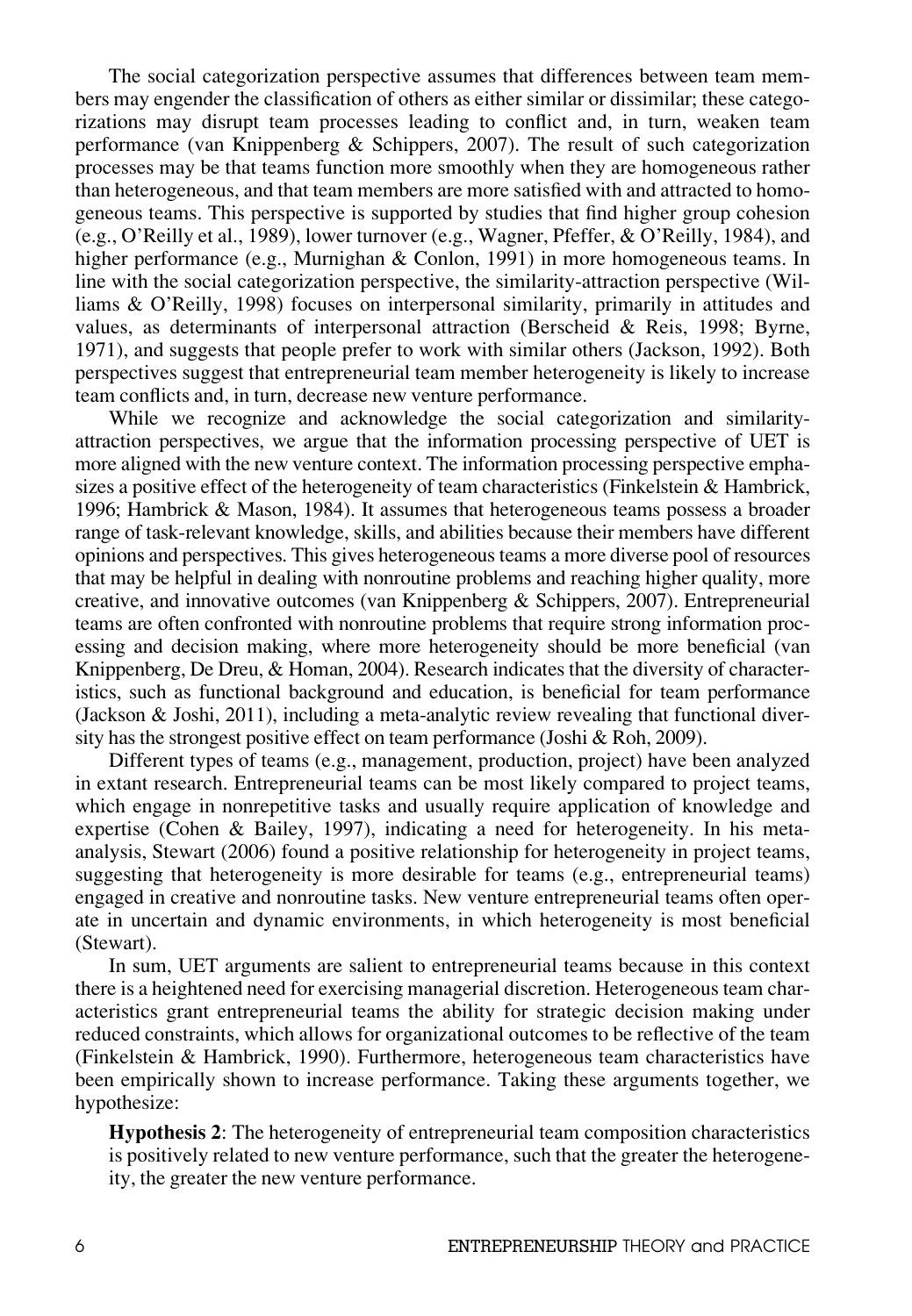## Team Size and New Venture Performance

Haleblian and Finkelstein (1993) identified top management team size as an important determinant of firm performance in large and established firms. From an information processing perspective, larger top management teams are better able to absorb and process information. Larger teams can provide the firm with more access to information and execute more tasks simultaneously (Eisenhardt & Schoonhoven, 1990; Haleblian & Finkelstein, 1993). It is assumed that more team members increase the availability of resources to the team, which, in turn, increases the level of human capital that is available to the organization. Supporting this positive effect, human capital and social capital perspectives use team size as a proxy for the gross amount of human capital and knowledge information resources available to a new venture (Leary & DeVaughn, 2009; Wezel, Cattani, & Pennings, 2006). Larger entrepreneurial teams may be beneficial because they provide greater access to resources; greater ability to process, gather, and absorb information; a larger bandwidth of specialization and diversity; and greater ability to execute more tasks in parallel (Eisenhardt & Schoonhoven; Haleblian & Finkelstein; Sanders & Carpenter, 1998).

As new ventures are often associated with increased complexity, we assume that larger entrepreneurial teams are better able to understand and cope with complexity resulting from strategic choices. For example, information processing needs for new ventures may increase because new products need to be developed and introduced to the market or new customers need to be gained, which increases information processing requirements for entrepreneurial teams. To address these requirements, increased entrepreneurial team size may be beneficial for new ventures. Kozlowski and Bell (2003) indicate that the benefits of a larger team depend on the team type and its environment and suggest that larger teams provide more resources, such as time, energy, money, and expertise, which are particularly beneficial for completing difficult tasks in complex and uncertain environments. Stewart (2006) supports this view by showing that larger team size is more helpful for project teams. As entrepreneurial teams, which can be compared to project teams, are confronted by complex tasks and uncertain environments, larger entrepreneurial team size is likely to improve new venture performance. Stated formally:

Hypothesis 3: Entrepreneurial team size is positively related to new venture performance, such that the greater the team size, the greater the new venture performance.

#### Industry Influences

Industry conditions might affect the relationship between entrepreneurial team composition characteristics and new venture performance. All industries experience a varying amount of uncertainty (Bygrave, 1988), that is, the degree to which the outcome of an event cannot be predicted (Knight, 1921). For example, an emerging high-tech industry (e.g., aerospace) faces much more uncertainty than a mature low-tech industry (e.g., clothing). Uncertainty derives from environmental factors that can result in a lack of information needed to assess means–ends relationships, make decisions, and assign probabilities to their outcomes (Carpenter  $&$  Fredrickson). Upper echelon theory suggests that top management teams operate under highly uncertain conditions, characterized by ambiguity, complexity, and information overload, and that the more uncertain the decision making situation, the more likely top management team characteristics will be reflected in organizational outcomes (Carpenter & Fredrickson; Hambrick & Mason, 1984).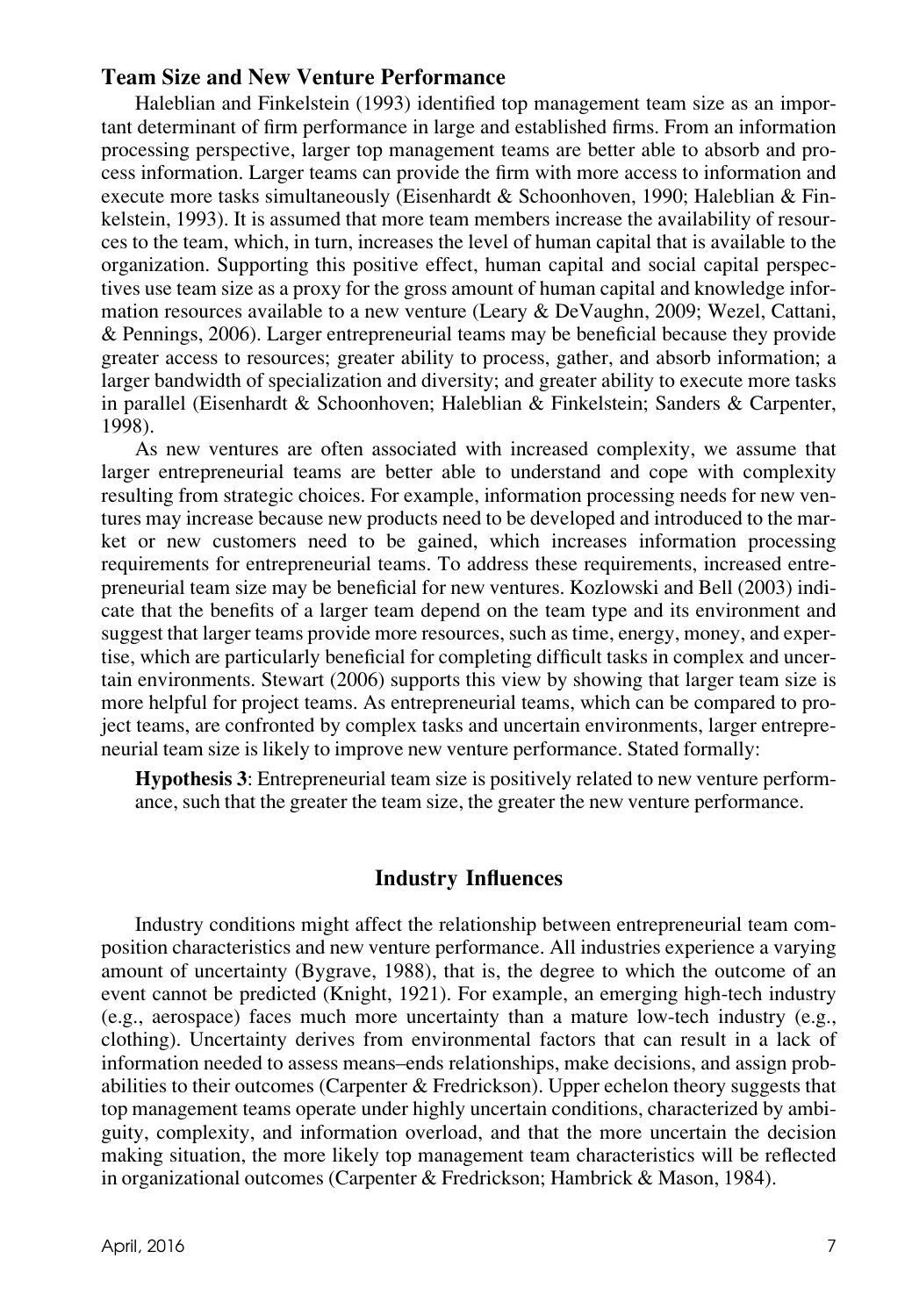High-tech industries are those "in which rapid technological change and high inputs of scientific research and development expenditure are producing new, innovative and technologically advanced products" (Keeble, 1990, p. 361). Assuming that new ventures operating in high-tech industries are confronted by higher uncertainty than new ventures in low-tech industries, entrepreneurial team composition characteristics are likely to be more strongly reflected in new venture performance in high-tech industries. Uncertainty creates higher job demands for the entrepreneurial team, which result from task challenges that arise from the environment (e.g., scarcity, complexity, dynamism) (Hambrick et al., 2005). We argued that aggregated entrepreneurial team human capital enables top management teams to better cope with these higher job demands. As such, we hypothesize a stronger effect of aggregated entrepreneurial team characteristics on performance for new ventures operating in high-tech industries.

Hypothesis 4a: The relationship between aggregated entrepreneurial team characteristics and new venture performance is stronger in high-tech than in low-tech industries.

Effects of the heterogeneity of entrepreneurial team characteristics on new venture performance may be especially important in high-tech industries, which are more dynamic, use sophisticated and complex technologies, and typically require extensive knowledge and research in uncertain environments (Khandwalla, 1976; Utterback, 1996). Additionally, these environments would require a higher need for managerial discretion, for which heterogeneity of entrepreneurial team characteristics are deemed more salient. Diversity of knowledge and information can reduce the uncertainty associated with innovation and dynamic environments (Jansen, Van den Bosch, & Volberda, 2006; Kirzner, 1997; McMullen & Shepherd, 2006). Empirical research supports this argument by demonstrating that heterogeneous top management teams achieve better performance under high environmental uncertainty, whereas less heterogeneous teams are more successful in stable contexts (Eisenhardt & Schoonhoven, 1990; Hambrick, Cho, & Chen, 1996; Iaquinto & Fredrickson, 1997; Lant, Milliken, & Batra, 1992). By contrast, new ventures in low-tech industries find it more beneficial when team members maintain less heterogeneity. Individuals can more easily share and absorb knowledge when they have similar backgrounds and experiences (Reagans & McEvily, 2003), suggesting that heterogeneity increases the effort and resources necessary to effectively coordinate and communicate. Because new ventures in low-tech industries obtain fewer performance benefits from innovation, the novelty value of access to diverse knowledge is reduced. Thus, in lowtech industries, the costs of member heterogeneity are more likely to outweigh the benefits. Compared with high-tech industries, new ventures in low-tech industries face less risky and complicated decisions. In the decision-making process, efficiency is more important than innovativeness. Taken together, we hypothesize:

Hypothesis 4b: The relationship between heterogeneity of entrepreneurial team characteristics and new venture performance is stronger in high-tech than in low-tech industries.

#### Methodology

#### Study Identification and Sample

To identify empirical studies investigating relationships among entrepreneurial team composition characteristics and new venture performance, we followed a four-step procedure. First, we read through the literature to identify terms, resulting in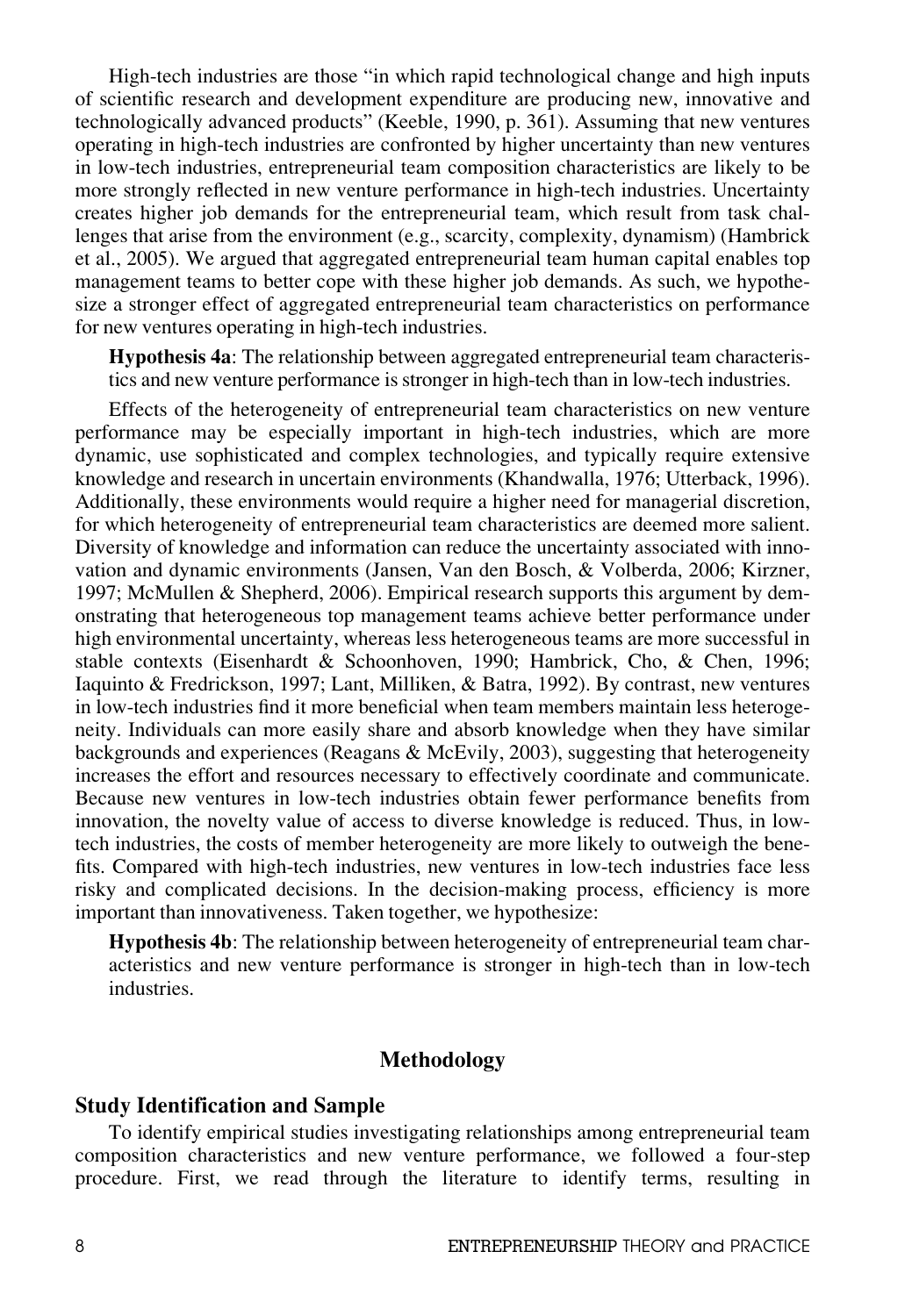combinations of the following team- and performance-related keywords: entrepreneurial team, new venture team, venture team, venture top management team, new venture performance, venture performance. Second, we performed keyword searches in the databases of ABI/Inform, Business Source Complete (BSC), EBSCOhost, Social Science Citation Index (SSCI), JSTOR, PsycInfo, and  $\overline{CNKI}^1$ , that allowed us to identify 238 relevant studies. Third, we manually searched journals in entrepreneurship (Entrepreneurship Theory & Practice, Journal of Business Venturing) and management (Academy of Management Journal, Journal of Management, Organization Science, Strategic Management Journal) for other studies that might not have been captured in our keyword search. To reduce the potential for publication bias, we also searched for unpublished studies in the databases of Social Science Research Network, conference proceedings of the Academy of Management (1984–2012), conference proceedings of the Southern Management Association (1984–2012), and ProQuest Dissertations and Theses; this step resulted in the identification of 17 additional studies. Fourth, we reviewed the reference section of the studies we found and identified three additional relevant studies. These steps allowed us to identify a comprehensive list of 258 studies.

To be included in our meta-analysis, studies had to meet four criteria. First, we considered only studies examining entrepreneurial team composition characteristics at the team level and new venture performance at the firm level. Those focused on solo entrepreneurs (i.e., at the individual unit of analysis) were excluded. Studies focused on obtaining venture capital funding (e.g., Hsu, 2007; Patzelt, 2010) were also excluded from our analysis. Second, studies had to examine relationships in the context of new ventures, not established firms. Extant research fails to provide a strictly uniform standard for defining the age of entrepreneurial firms. For example, Forbes (2005) defines new venture as independent firms in business 10 years or less, while Zhang and Li (2010) identify 8 years as an appropriate measure. We utilized the aforementioned 10 years as cutoff. Third, studies needed to contain a measure of entrepreneurial team composition characteristics, a measure of new venture performance, and to report the bivariate relationship (i.e., correlation) between the two measures and the sample size. If information was missing, we contacted the respective authors. Fourth, studies had to draw from independent samples. If studies leveraged the same sample, we computed the mean effect sizes across studies to develop one effect to include in our meta-analysis (Hunter & Schmidt, 2004). Applying these criteria, our final search resulted in 52 usable studies (of which three are unpublished) with 55 independent samples involving a total of 8,892 observations.

## **Measures**

Table 1 displays the characteristics of the studies included in our meta-analysis and how each study's variables were assigned to the entrepreneurial team composition characteristics. A standard coding approach was developed by three of the co-authors. All 52 studies were coded independently by two of the co-authors. There was agreement on 95% of initial coding; disagreements were resolved through discussion.

**Dependent Variable.** The primary studies in our meta-analysis relied on varying measures of new venture performance. Although Combs, Crook, and Shook (2005) consider financial performance via three dimensions (i.e., profitability, growth, and stock market), the studies we found only captured profitability and growth measures. Most ventures

<sup>1.</sup> CNKI is a Chinese database for academic papers.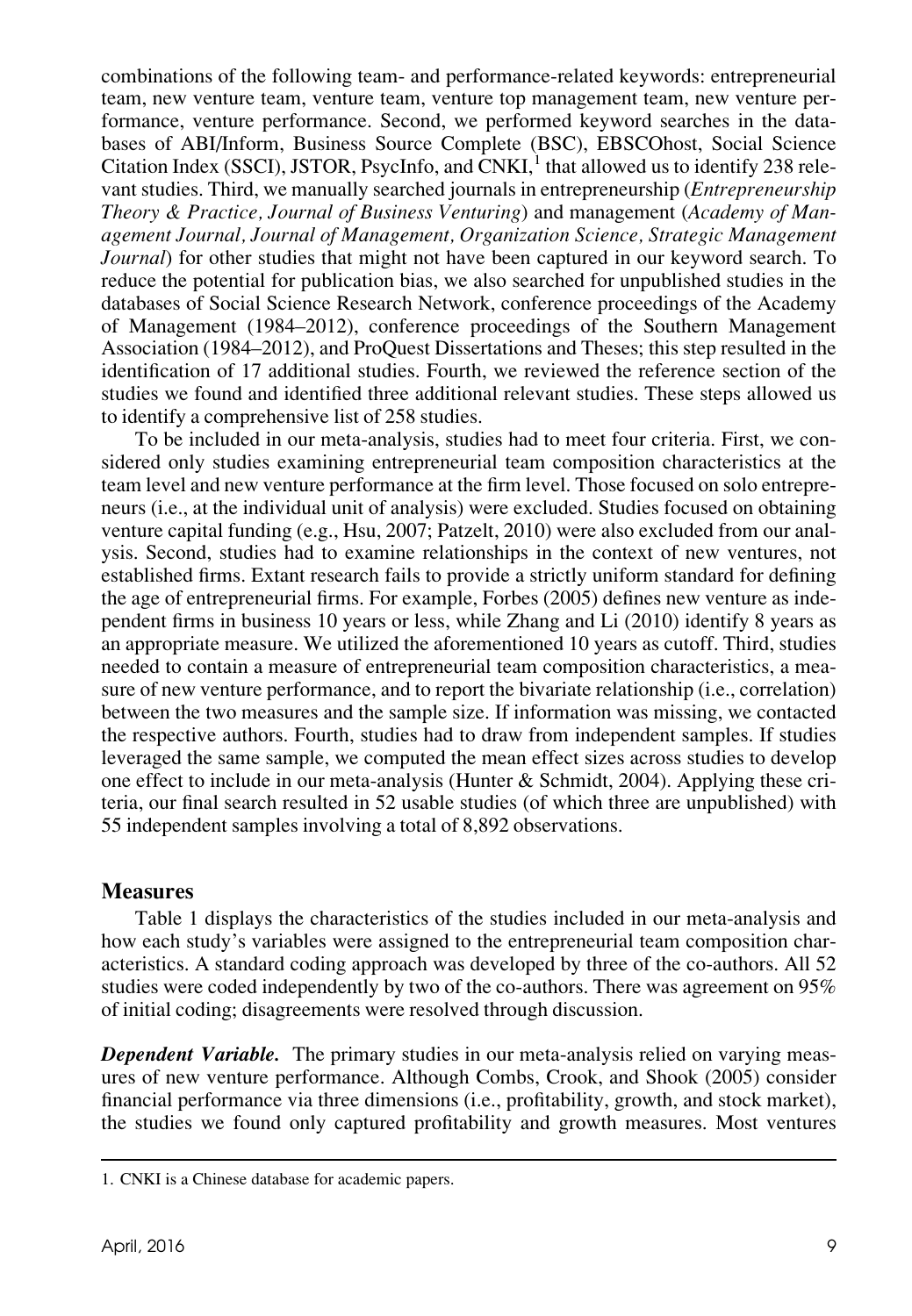| D                        |
|--------------------------|
| $\overline{\phantom{a}}$ |
| f                        |
|                          |

| pusicut<br>ř             |  |
|--------------------------|--|
| $\alpha$ ta<br>יני<br>ב  |  |
| he J                     |  |
| ۱<br>بالا<br>j<br>)<br>) |  |
| $\overline{C}$           |  |
| $\frac{c}{1}$            |  |

| Author name (year)                                                             | Sample<br>size          | team size<br>Average | characteristics<br>Aggregated                             | Heterogeneity of<br>characteristics                                 | New venture<br>performance                                | Industry                          | Label of upper<br>echelons        | Overall<br>effects           |
|--------------------------------------------------------------------------------|-------------------------|----------------------|-----------------------------------------------------------|---------------------------------------------------------------------|-----------------------------------------------------------|-----------------------------------|-----------------------------------|------------------------------|
| Amason, Shrader, and Tompson (2006)                                            | 174                     | 3.96                 |                                                           | Education heterogeneity<br>Major heterogeneity<br>Age heterogeneity | Sales growth                                              | Low-tech                          | TMT                               | .147                         |
| and Skjevdal (2005)<br>Aspelund, Berg-Utby,                                    | 80                      | 2.28                 | Entrepreneurial<br>experience                             | Functional heterogeneity<br>Functional heterogeneity                | Sales                                                     | High-tech                         | E                                 | 259                          |
| Barney, Busenitz, Fiet,<br>and Moesel (1996)                                   | 205                     |                      | Industry experience                                       |                                                                     | Financial performance                                     | High-tech                         | ET/NVT                            | .103                         |
| Beckman and Burton (2008)<br>Beckman (2006)                                    | 158<br>$\overline{141}$ | 2.82<br>3.33         | Functional experience<br>Work experience                  | Work experience                                                     | Employee growth<br>Speed                                  | High-tech<br>High-tech            | 日日                                | .373<br>.209                 |
| Boeker and Wiltbank (2005)<br>and Haynie (2013)<br>Brannon, Wiklund            | 295<br>86               | 5.26<br>2.44         | Industry experience<br>Work experience<br>Entrepreneurial | Functional diversity<br>diversity                                   | Sales growth<br>Sales                                     | High-tech<br>PSED                 | ET/NVT<br>TMT                     | 343<br><b>130</b>            |
| Bruton and Rubanik (2002)<br>Cai, Liu, and Yu (2013)<br>Chaganti et al. (2008) | 527<br>45               | 8.65<br>5.2          | experience<br>Age                                         | Functional diversity                                                | Employee growth<br>Asset growth<br>Sales growth<br>Growth | High-tech<br>Low-tech<br>Low-tech | TMT<br>$\overline{\text{E}}$<br>E | .314<br>120<br>$\frac{1}{2}$ |
| Chandler et al. (2005)                                                         | 124                     |                      | Industry experience                                       | Education diversity<br>Function diversity<br>Age diversity          | Employee growth<br>Sales growth                           | Low-tech                          | ET/NVT                            | 210                          |
| Chen and Hao (2008)                                                            | 179                     |                      | Entrepreneurial<br>orientation                            |                                                                     | Subjective evaluation                                     | Low-tech                          | ET/NVT                            | $-.063$                      |
| Chen and Lei (2008)                                                            | 163                     |                      | Entrepreneurial<br>orientation                            |                                                                     | Subjective evaluation                                     | Low-tech                          | ET/NVT                            | 115                          |
| Chen and Wang (2008)                                                           | 112                     | 4.39                 | Internal social<br>networks                               |                                                                     | Imovative capability                                      | High-tech                         | ET/NVT                            | 100                          |
| Chen (2007)                                                                    | 112                     | 4.39                 | Leadership<br>Creativity<br>Trust                         |                                                                     | Patents creation                                          | High-tech                         | ET/NVT                            | 320                          |
| Delmar and Shane (2006)                                                        | 223                     | 2.4                  | Industry experience<br>Start-up experience                |                                                                     | Sales                                                     | Low-tech                          | E                                 | 238                          |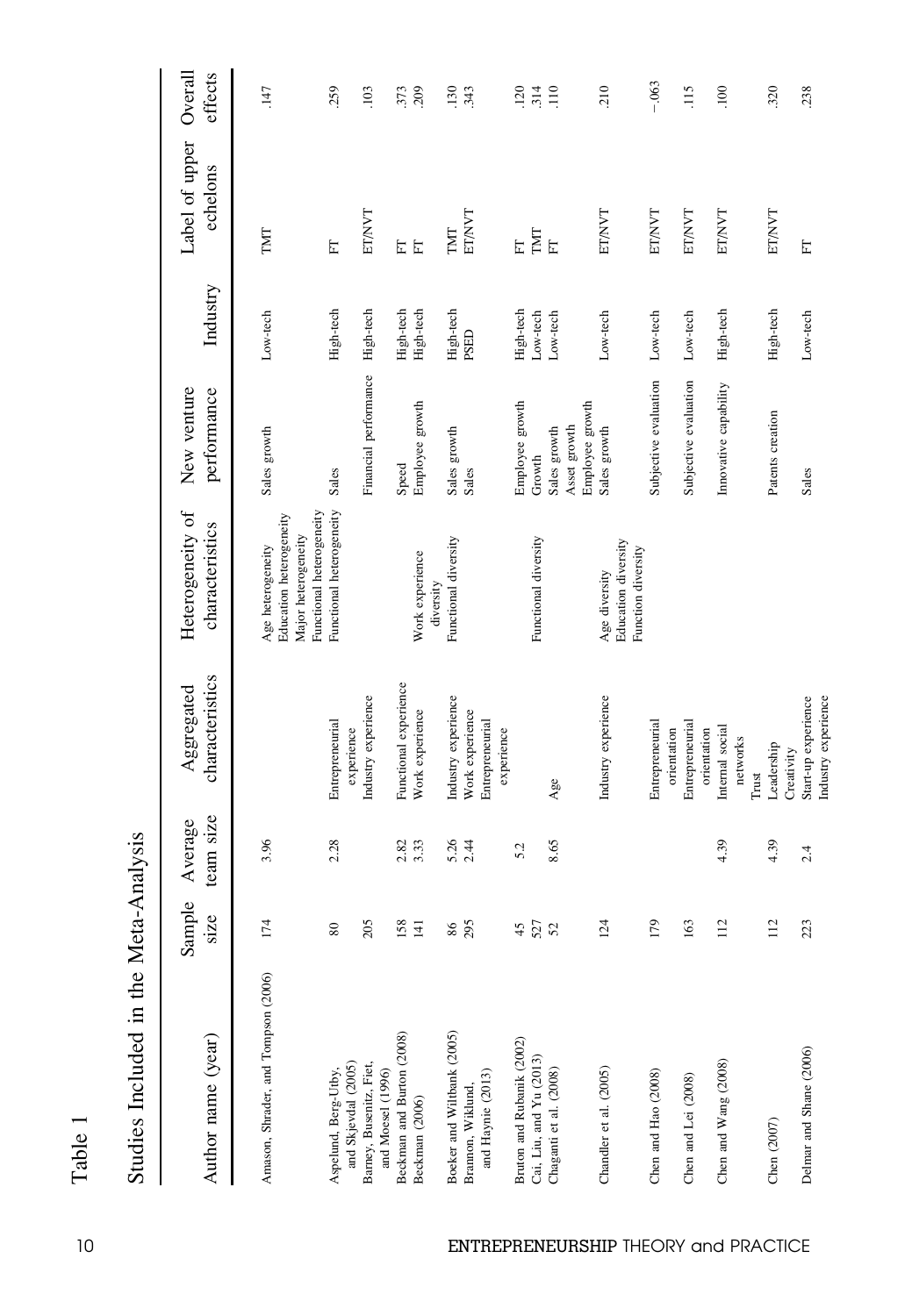| ω<br>᠊᠇<br>⊢ |  |
|--------------|--|

| April, 2016 |  | 11 |
|-------------|--|----|
|             |  |    |

Continued

Continued

| Author name (year)                                                       | Sample<br>size        | team size<br>Average   | characteristics<br>Aggregated                                                              | Heterogeneity of<br>characteristics                                                                                 | New venture<br>performance                             | Industry                                     | Label of upper Overall<br>echelons | effects         |
|--------------------------------------------------------------------------|-----------------------|------------------------|--------------------------------------------------------------------------------------------|---------------------------------------------------------------------------------------------------------------------|--------------------------------------------------------|----------------------------------------------|------------------------------------|-----------------|
| Dess, Lumpkin, and<br>Covin (1997)                                       | 32                    |                        | Autonomy                                                                                   |                                                                                                                     | Sales growth                                           | Low-tech                                     | TMT                                | $-.015$         |
| Eisenhardt and<br>Ding (2011)                                            | 512<br>66             | 2.11<br>$\mathfrak{S}$ | Work experience<br>Work experience                                                         | Industry experience<br>Education                                                                                    | Sales growth<br>Sales                                  | Manufacturing<br>High-tech                   | E<br>日                             | 095<br>090      |
| Ensley and Hmieleski (2005)<br>Schoonhoven (1990)                        | 256                   | 2.14                   | Shared cognition<br>Potency                                                                | Educational specialty<br>Functional diversity<br>Educational level<br>heterogeneity<br>Skill diversity<br>diversity | Revenue growth                                         | High-tech                                    | TMT                                | .062            |
| Ensley and Pearce (2001)                                                 | 88;70                 | $-5.02$                | Strategic cognition                                                                        | diversity                                                                                                           | Sales growth                                           | Inc. 500/D&B                                 | TMT TMT                            | 076; 083        |
| Ensley et al. (2002)<br>Ensley et al. (2006)                             | 220<br>$\overline{0}$ | 5.02<br>2.55           | Feeling of morale<br>Leadership                                                            |                                                                                                                     | Revenue growth<br>Sales growth                         | Inc. 500/D&B<br>Inc. 500/D&B<br>Inc. 500/D&B | TMT<br><b>LNL</b>                  | .133<br>.158    |
| Ensley, Pearson, and                                                     | 200                   |                        | Potency                                                                                    | Pay dispersion                                                                                                      | Employment growth<br>Revenue growth                    | Inc. 500                                     | TMT                                | .080            |
| Fischer and Pollock (2004)<br>Sardeshmukh (2007)<br>Florin et al. (2003) | 218                   | 6.26                   | Work experience<br>Human capital<br>Social capital                                         |                                                                                                                     | Sales growth<br>Sales growth                           | High-tech<br>Low-tech                        | ETAVT<br>TMT                       | $\Xi$<br>.312   |
| Hmieleski and Ensley (2007)<br>Hayton (2002)                             | 66; 154<br>237        | 3.27                   | Executive experience                                                                       | Educational specialty<br>Functional diversity<br>Functional specialty<br>Educational level                          | Employment growth<br>Revenue growth<br>Return on sales | Inc. 500; D&B<br>$S\&P$                      | TMT TMT<br>TMT                     | 130; 143<br>293 |
| Kor and Misangyi (2008)<br>Kor (2003)                                    | 394<br>73             | 5.97<br>6.21           | Management experience<br>Industry experience<br>Start-up experience<br>Industry experience | Managerial skills                                                                                                   | Return on assets<br>Sales growth                       | High-tech<br>High-tech                       | TMT<br>TMT                         | 265<br>010      |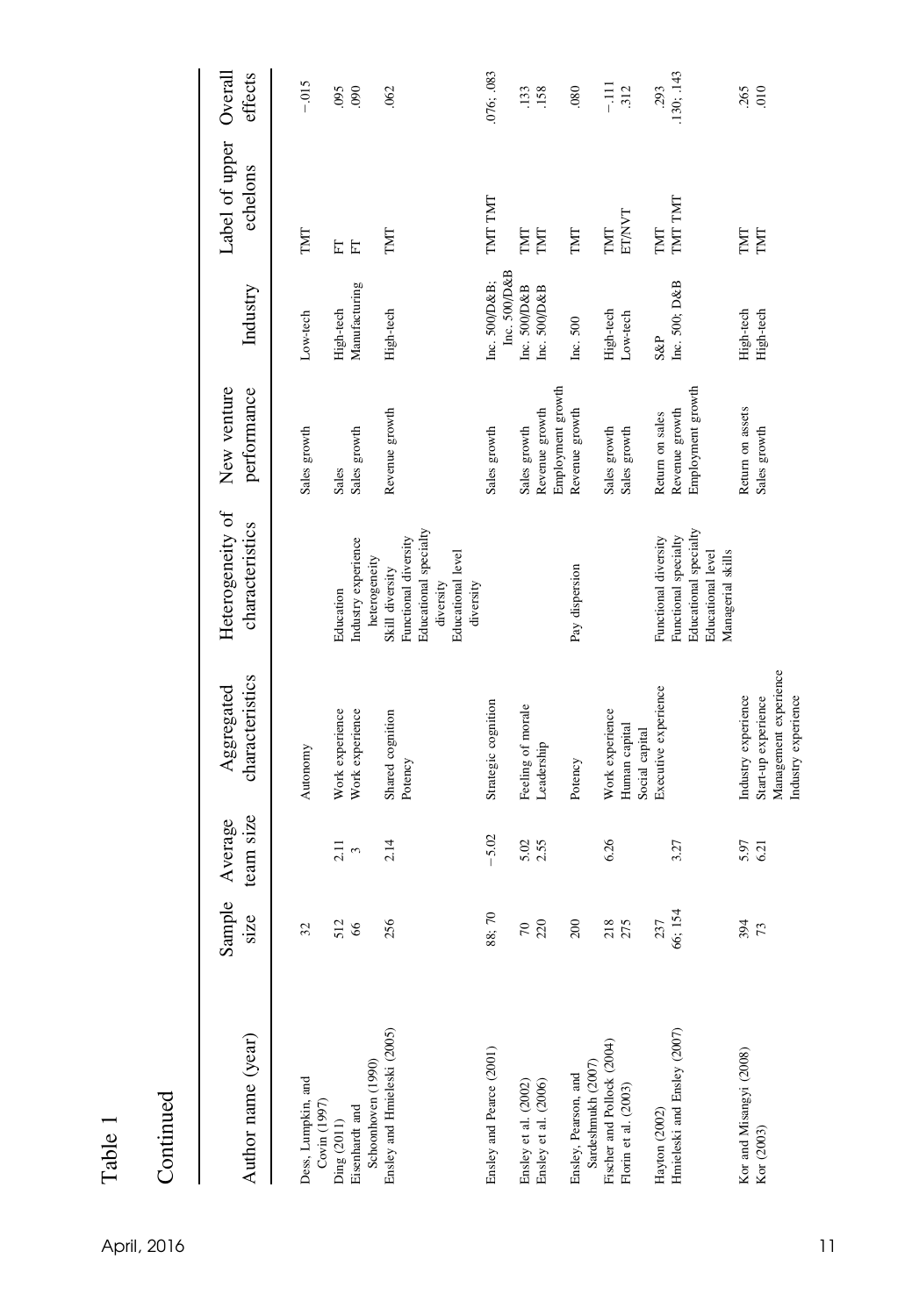| ω<br>r<br>ದ<br>÷.<br>┗ |  |
|------------------------|--|

|  | ٦ |  |
|--|---|--|
|  |   |  |
|  | I |  |
|  |   |  |
|  |   |  |

| Author name (year)                                                    | Sample<br>size          | team size<br>Average | characteristics<br>Aggregated                                                                                         | Heterogeneity of<br>characteristics                      | New venture<br>performance           | Industry              | Label of upper Overall<br>echelons | effects         |
|-----------------------------------------------------------------------|-------------------------|----------------------|-----------------------------------------------------------------------------------------------------------------------|----------------------------------------------------------|--------------------------------------|-----------------------|------------------------------------|-----------------|
| Kor (2006)                                                            | 77                      | 5.97                 | Work experience                                                                                                       | Functional                                               | Return on assets                     | High-tech             | TMT                                | $-0.006$        |
| Kroll, Walters, and Son (2007)<br>Leary and DeVaughn (2009)           | 524<br>$\overline{141}$ | 5.84<br>9.73         | Industry experience<br>Human capital                                                                                  | Occupation diversity<br>Work background<br>heterogeneity | Successful<br>Profits                | High-tech<br>Service  | <b>ET/NVT</b><br>TMT               | 020<br>090      |
| Lee, Lee, and Pennings (2001)                                         | 137                     |                      | Entrepreneurial                                                                                                       |                                                          | venture launch<br>Sales growth       | High-tech             | E                                  | $-.124$         |
| Li (2008)                                                             | $\infty$                |                      | experience                                                                                                            | heterogeneity<br>Functional                              | Revenue growth                       | High-tech             | TMT                                | 215             |
| Lu and Chen (2009)                                                    | 229                     |                      | Entrepreneurial<br>orientation                                                                                        |                                                          | Subjective evaluation                | Low-tech              | ET/NVT                             | .170            |
| McGee, Dowling, and<br>Megginson (1995)                               | 210                     |                      | Marketing experience<br>R&D experience                                                                                |                                                          | Sales growth                         | High-tech             | ET/NVT                             | .005            |
| Reuber and Fischer (1997)<br>Sciascia, Mazzola, and<br>Chirico (2013) | 199<br>$\frac{49}{5}$   | 2.15                 | Entrepreneurial orientation<br>Manufacturing experience<br>International experience                                   |                                                          | Sales growth<br>Sales                | High-tech<br>Low-tech | TMT<br>TMT                         | $-0.040$<br>232 |
| Shrader and Siegel (2007)                                             | 198                     |                      | International experience<br>Marketing experience<br>Technical experience<br>Industry experience<br>Finance experience |                                                          | Sales growth<br>Profitability        | High-tech             | <b>ET/NVT</b>                      | $-120$          |
| Souitaris and Maestro (2010)                                          | 129                     | 7.67                 | Start-up experience<br>Polychronicity                                                                                 | Tenure diversity<br>Age diversity                        | Return on sales<br>Return on assets/ | High-tech             | TMT                                | 233             |
| Taheri and van                                                        | 99                      | 2.35                 | Work experience                                                                                                       | Education diversity<br>Social background                 | Survival                             | High-tech             | 匠                                  | 43              |
| Geenhuizen (2011)<br>Talaulicar, Grundei,                             | 56                      | 3.25                 | Trust                                                                                                                 |                                                          | Sales growth                         | High-tech             | TMT                                | .083            |
| and Werder (2005)<br>Tian and $Xue$ $(2009)$                          | 103                     | 5.75                 | Working/start-up<br>experience                                                                                        |                                                          | Sales growth                         | High-tech             | <b>ET/NVT</b>                      | 280             |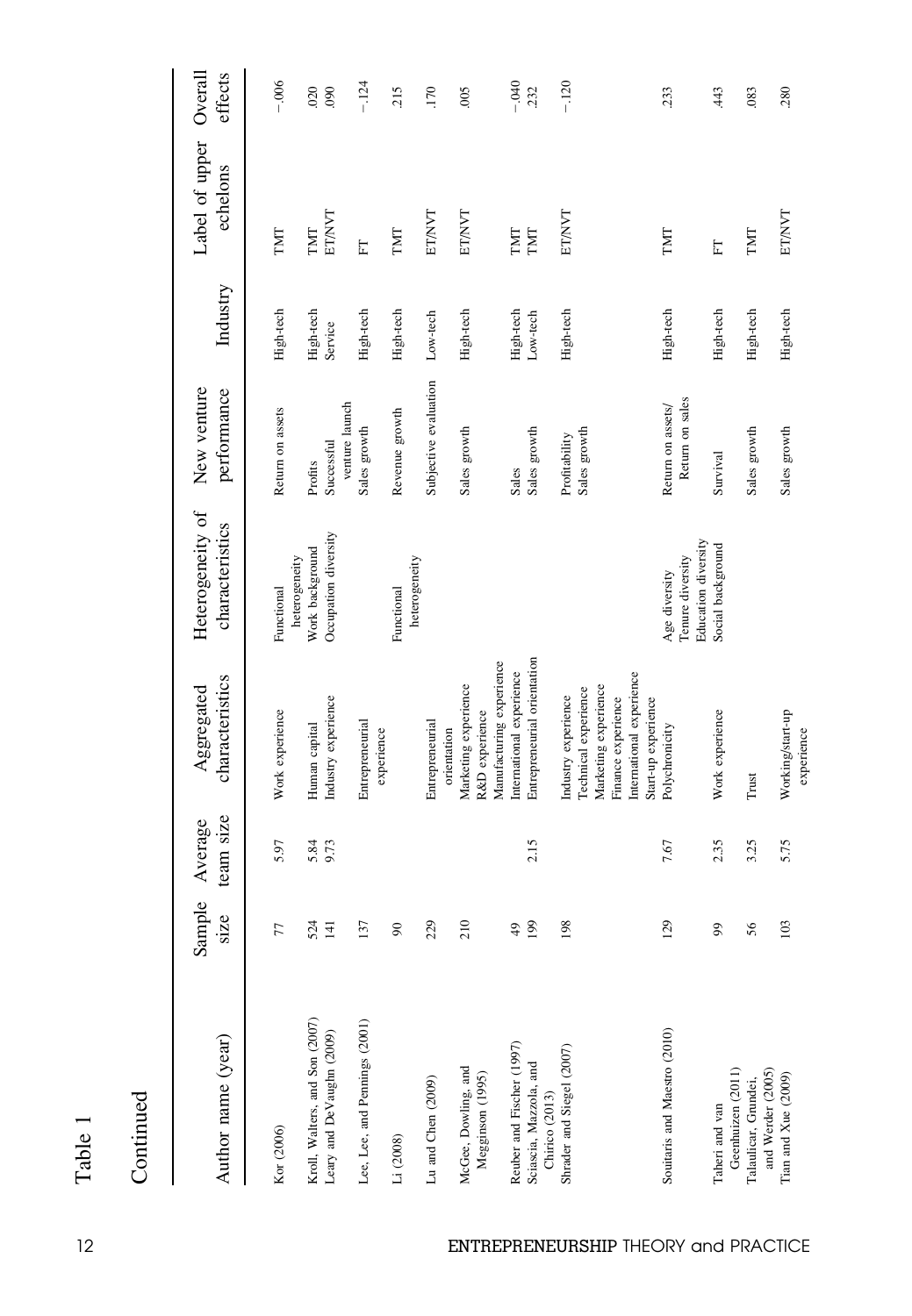| ω<br>a<br>۳ |  |
|-------------|--|

| April, 2016 | 13 |
|-------------|----|

| Author name (year)                                    | Sample<br>size  | team size<br>Average | characteristics<br>Aggregated                                                                    | Heterogeneity of<br>characteristics                                                                                                      | New venture<br>performance                           | Industry                           | Label of upper Overall<br>echelons      | effects                 |
|-------------------------------------------------------|-----------------|----------------------|--------------------------------------------------------------------------------------------------|------------------------------------------------------------------------------------------------------------------------------------------|------------------------------------------------------|------------------------------------|-----------------------------------------|-------------------------|
| Vissa and Chacar (2009)<br>Weisz (2004)<br>Xue (2011) | $74$ $88$<br>84 | 3.25                 | Start-up experience<br>Social capital                                                            | Function experience<br>Functional diversity<br>Industry experience<br>Education diversity<br>Age diversity<br>Sex diversity<br>diversity | Revenue growth<br>Sales growth<br>Sales              | High-tech<br>High-tech<br>Low-tech | ET/NVT<br><b>ETANT</b><br><b>ET/NVT</b> | $-020$<br>252<br>310    |
| and Wang (2010)<br>Yang, Tian, Zhang,                 | 150             |                      |                                                                                                  | Education heterogeneity<br>Function heterogeneity<br>Industry heterogeneity<br>Age heterogeneity<br>Sex heterogeneity<br>diversity       | innovation<br>Production                             | High-tech                          | ET/NVT                                  | 000                     |
| Shen (2006)<br>Ye, Xue, and<br>Zhao and Di            | 33; 30<br>105   | 2.95                 | Start-up experience<br>Team skill                                                                |                                                                                                                                          | Service quality<br>Growth                            | Low-tech<br>High-tech;<br>Service  | <b>ELVALE</b><br>ET/NVT<br>E            | $.374; -.24$<br>$-.120$ |
| Benedetto (2013)                                      |                 |                      | Marketing experience<br>Industry experience<br>Service experience<br>Design experience           |                                                                                                                                          | perceptions                                          |                                    |                                         |                         |
| Zhao et al. (2013)<br>Zheng (2012)                    | 372<br>98       | 2.37<br>3.24         | Capability experience<br>Founding experience<br>Working experience<br>experience<br>Prior shared | Education diversity<br>Gender diversity<br>Age diversity                                                                                 | Sales/employee/<br>market share<br>growth<br>Profits | Low-tech<br>D&B                    | $\overline{\text{E}}$<br>E              | 035<br>016              |

Note: Label of upper echelons: FT, founding team; TMT, top management team; ET, entrepreneurial team; NVT, new venture team. Note: Label of upper echelons: FT, founding team; TMT, top management team; ET, entrepreneurial team; NVT, new venture team.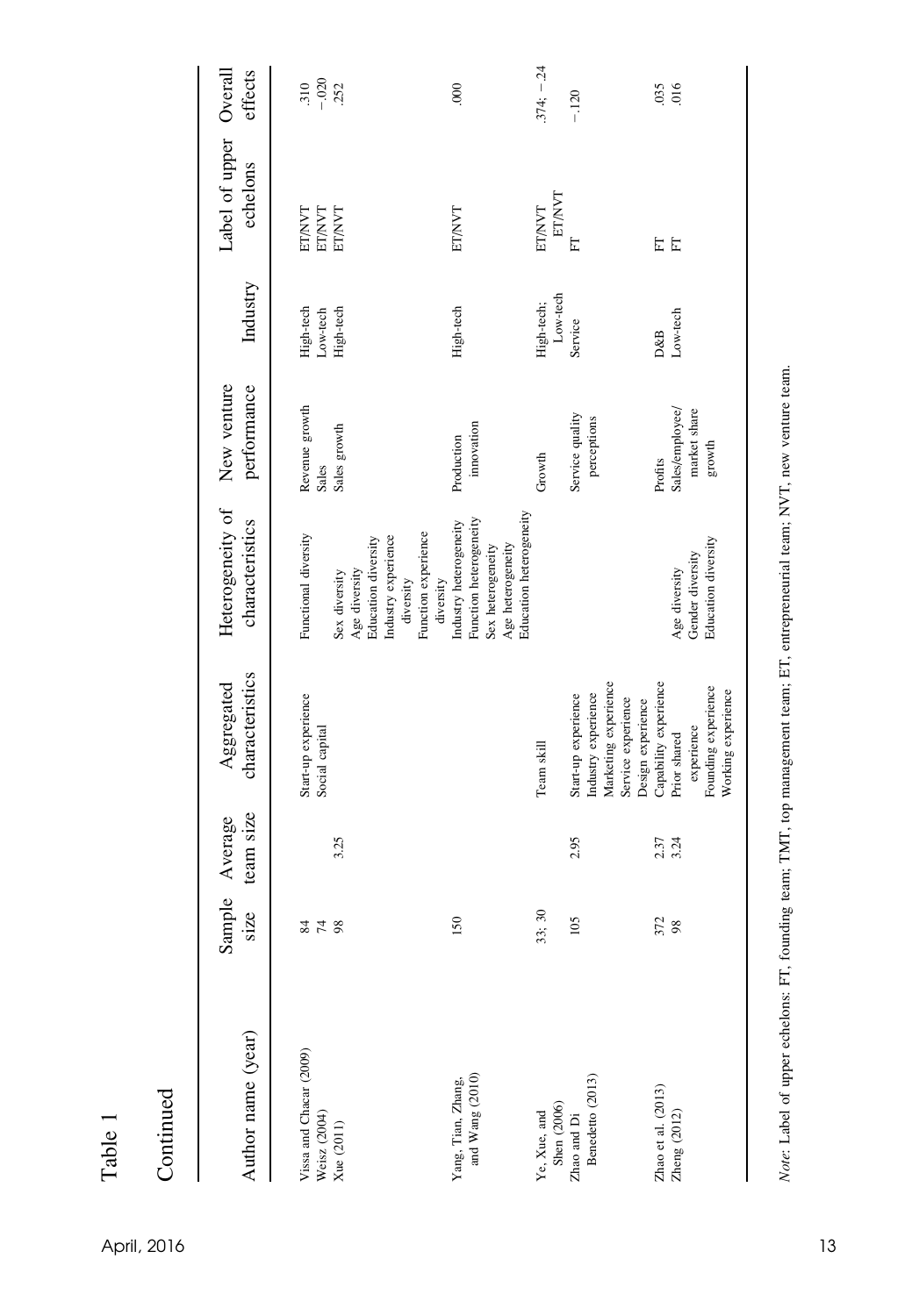studied in entrepreneurship research are analyzed before initial public offering, therefore stock market performance measures were unavailable (Unger et al., 2011). Measures of profitability include accounting-based indicators such as return on assets, return on investment, return on sales, and self-reported assessments. Growth measures include objective or perceived growth in sales, employment, and market share. To test our hypotheses, we recorded the overall effect sizes between all measures of new venture performance and the relevant independent variables.

Independent Variables. Aggregated entrepreneurial team characteristics reflect desirable abilities and dispositions of individuals, which are additive such that the sum or mean of individual characteristics represents the team-level construct. Accordingly, we coded aggregated measures such as collective industry experience, start-up experience, and work experience. These measures used the mean of individual-level characteristics as the aggregated measure. Heterogeneity of entrepreneurial team characteristics is not additive and instead reflects the mix of individual characteristics across the team members. The studies in our analysis used the Herfindal–Hirschman or Blau index as measures of heterogeneity across the dimensions of gender, age, and functional experience. Meta-analysis allows us to combine the different measures and types of heterogeneity into a global heterogeneity measure (cf. Hunter  $&$  Schmidt, 2004). Entrepreneurial team size reflects the number of entrepreneurs on the team.

**Moderator.** We grouped studies into high-tech and low-tech industries. Sample hightech industries include computer hardware and software, Internet, telecommunications, medical, surgical and dental instruments  $(SIC = 384; 3841-3845)$ , biotechnology, and semiconductors. Low-tech included other industries.

## Analysis

Meta-analysis statistically aggregates findings from extant literature to reveal whether a relationship exists, whether the relationship is positive or negative, and the magnitude (i.e., effect size) of the relationship (Hunter & Schmidt, 2004). Effect size estimates were calculated as the mean of the sample size weighted correlations  $(\bar{r})$  from primary studies. This estimate offers more statistical power and more accuracy than estimates obtained from any one study, because positive and negative sampling errors average out (Hunter & Schmidt).

After sampling error, measurement error has the largest impact on findings. Because some studies do not report reliability coefficients for entrepreneurial team composition or new venture performance, it is impossible to correct each study individually for measurement error. After we computed our sample size weighted correlation (i.e.,  $\bar{r}$ ), we then corrected for measurement error (i.e., unreliability) using a correction factor of .80 to obtain  $\bar{r}_c$ . This correction is recommended for meta-analyses with primary studies that do not report all reliability coefficients (Aguinis, Gottfredson, & Wright, 2011).

To test our hypotheses, we constructed confidence intervals around each  $\bar{r}$  (Whitener, 1990). Q statistics were used to determine the stability of  $\bar{r}$  and to create confidence intervals. Significant Q statistics indicate heterogeneity in  $\bar{r}$  and, thus, the need for wider confidence based on the total variance. Nonsignificant Q statistics indicate  $\bar{r}$  in a homogeneous population and, thus, the need for a narrower confidence interval.

The main effects of entrepreneurial team composition characteristics on new venture performance stated in hypotheses 1, 2, and 3 were tested by whether the confidence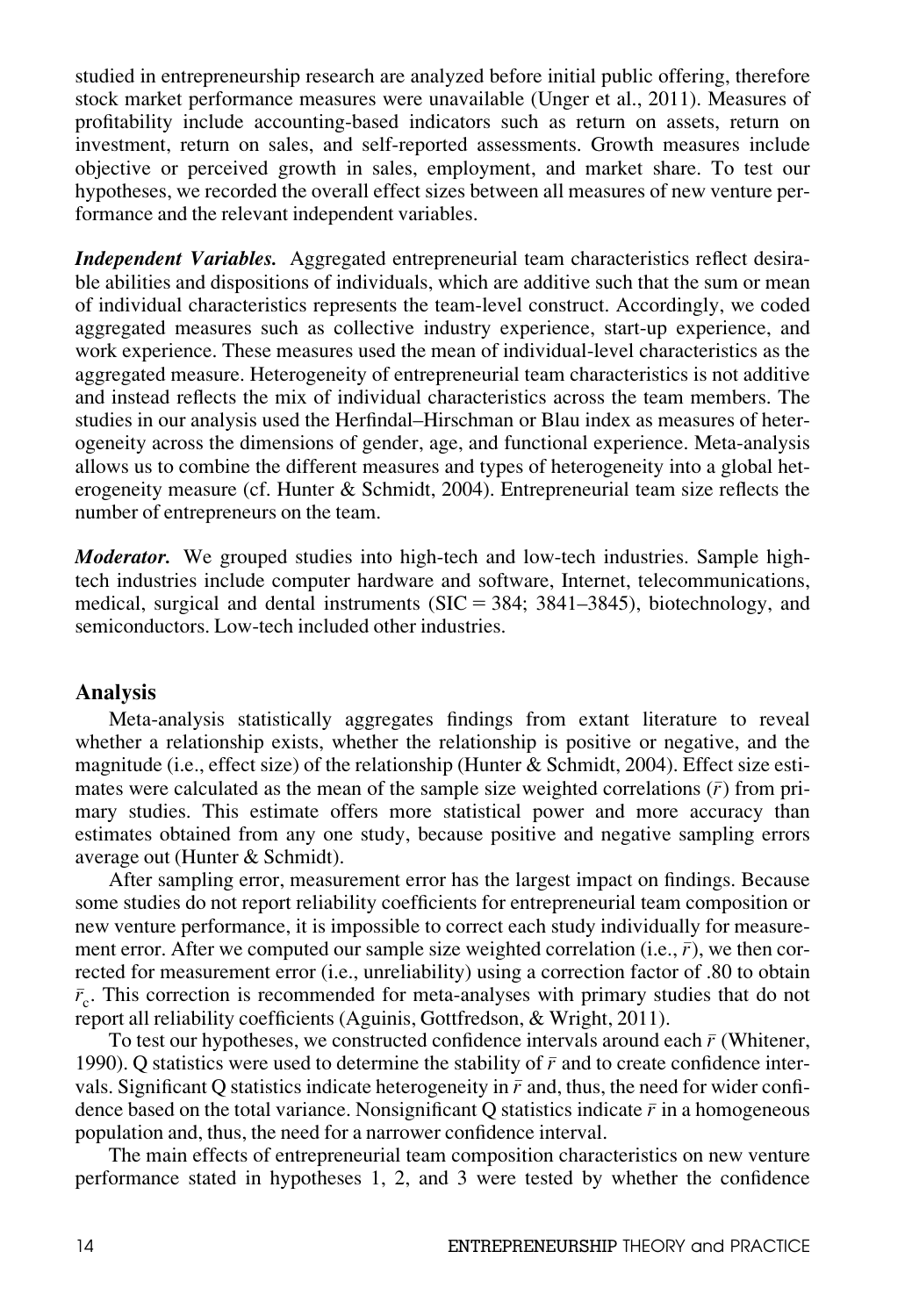|                  |                                                                                   | N    | K  | $\bar{r}$ | $\bar{r}_{c}$ | $s_r^2$ | $s^2$ | <b>RV</b> | 99% CI  |      | 95% CI  |      |
|------------------|-----------------------------------------------------------------------------------|------|----|-----------|---------------|---------|-------|-----------|---------|------|---------|------|
|                  |                                                                                   |      |    |           |               |         |       |           |         |      |         |      |
|                  | Aggregated entrepreneurial team characteristics and new venture performance       |      |    |           |               |         |       |           |         |      |         |      |
| H1               | <b>AC-NVP</b>                                                                     | 7588 | 47 | .137      | .171          | .025    | .006  | .019      | .083    | .191 | .099    | .175 |
|                  | Heterogeneity of entrepreneurial team characteristics and new venture performance |      |    |           |               |         |       |           |         |      |         |      |
| H2               | HC-NVP                                                                            | 4113 | 23 | .051      | .063          | .011    | .005  | .006      | $-.001$ | .102 | .014    | .087 |
|                  | Entrepreneurial team size and new venture performance                             |      |    |           |               |         |       |           |         |      |         |      |
| H3               | <b>TS-NVP</b>                                                                     | 5788 | 35 | .082      | .102          | .028    | .006  | .022      | .016    | .148 | .035    | .129 |
|                  | Industry—high-tech versus low-tech                                                |      |    |           |               |         |       |           |         |      |         |      |
| H <sub>4</sub> a | AC-NVP High-tech                                                                  | 4283 | 25 | .084      | .105          | .025    | .005  | .019      | .011    | .157 | .032    | .136 |
|                  | AC-NVP Low-tech                                                                   | 3305 | 22 | .205      | .257          | .017    | .006  | .011      | .140    | .270 | .159    | .251 |
| H <sub>4</sub> b | HC-NVP High-tech                                                                  | 2563 | 14 | .068      | .084          | .009    | .005  | .003      | .010    | .125 | .027    | .108 |
|                  | HC-NVP Low-tech                                                                   | 1006 | 5  | $-.028$   | $-.035$       | .013    | .005  | .008      | $-.145$ | .089 | $-.111$ | .055 |

Results of Meta-Analysis on Entrepreneurial Team Composition Characteristics and New Venture Performance

Notes: N, total sample size; K, number of effects from primary studies;  $\bar{r}$ , sample size weighted average effect size;  $\bar{r}_s$ , sample size weighted average effect size corrected for measurement error;  $s_r^2$ , observed variance of the effect size;  $s_e^2$ , sampling error variance; RV, residual variance that is unaccounted for; CI, confidence interval; AC, aggregated characteristics; HC, heterogeneity characteristics; TS, team size; NVP, new venture performance.

interval for  $\bar{r}$  includes zero. Within meta-analysis, moderator effects are assessed by creating confidence intervals around each  $\bar{r}$  subgroup (e.g., effects on high-tech versus lowtech) and then determining whether the intervals between subgroups overlap. If the intervals do not overlap and there is less heterogeneity in subgroups compared to broader relationships, there is evidence of moderation (Hunter & Schmidt, 2004). Accordingly, hypotheses 4a and 4b were tested by calculating  $\bar{r}$  for groups of studies (i.e., high-tech versus low-tech industry), testing for differences across  $\bar{r}$  for the groups, and assessing whether there is less heterogeneity in the subgroups.

#### Results

The results are presented in Table 2. Because some studies did not contain the requisite variables, the sample size differs for each test.

Hypothesis 1 predicted that aggregated entrepreneurial team characteristics would be positively related to new venture performance, and we found support for this hypothesis:  $\bar{r} = .137$  ( $\bar{r}_c = .171$ ;  $p < .01$ ). Hypothesis 2 predicted that heterogeneity of entrepreneurial team characteristics would be positively related to new venture performance. This hypothesis is also supported:  $\bar{r} = .051$  ( $\bar{r}_c = .063$ ;  $p < .05$ ). Hypothesis 3 predicted that entrepreneurial team size would be positively related to new venture performance, and we found support for this hypothesis:  $\bar{r} = .082$  ( $\bar{r}_c = .102$ ;  $p < .01$ ). Hypothesis 4a predicted that the relationship between aggregated entrepreneurial characteristics and new venture performance would be stronger in high-tech industries. The confidence intervals between high- and low-tech industries do not overlap, thereby indicating industry is a moderating effect; however, the corrected correlation coefficient reveals the relationship is stronger for low-tech industries ( $\bar{r}_c = .257$ ) than for high-tech industries ( $\bar{r}_c = .105$ );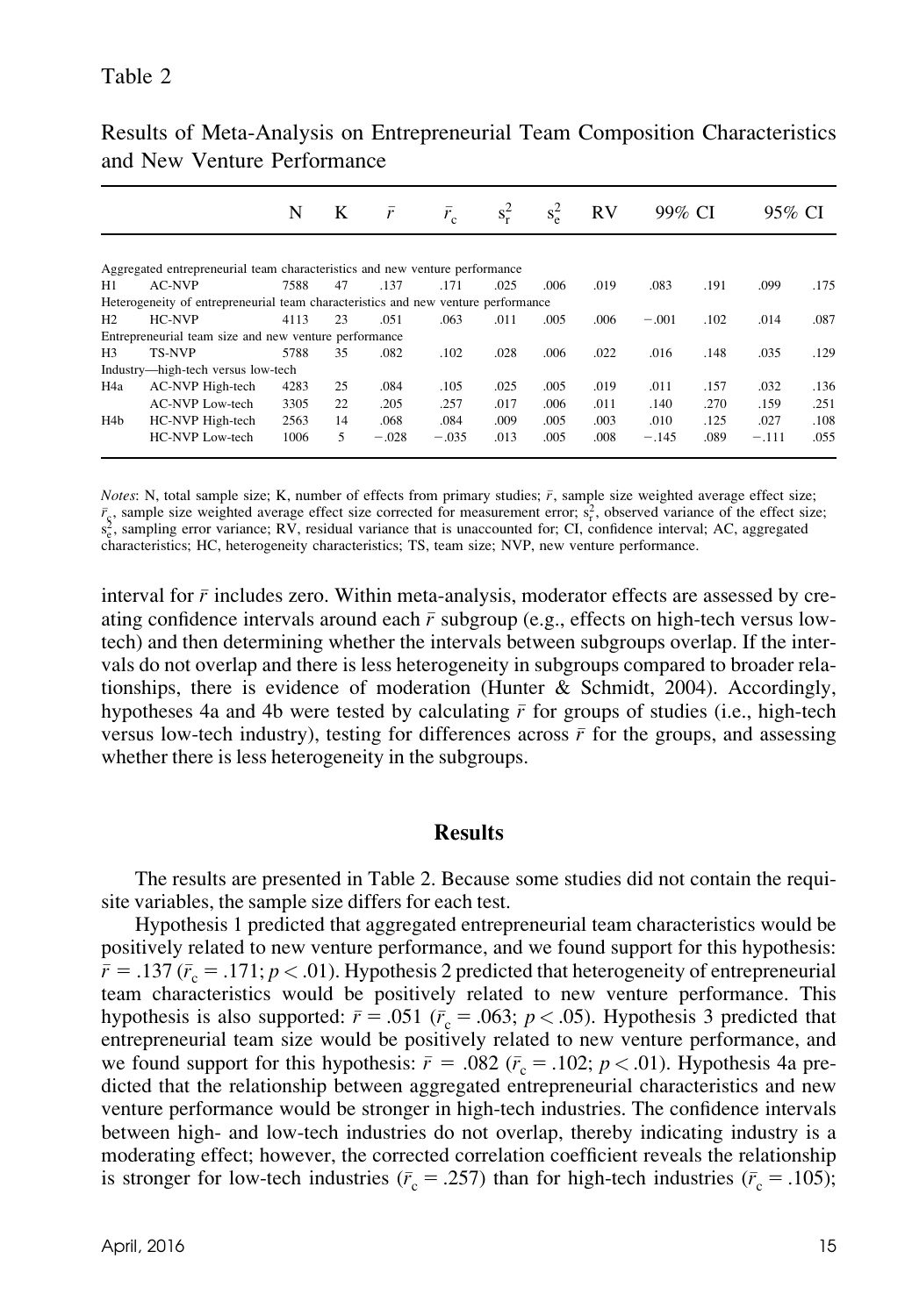this difference is statistically significant at  $p < .05$ . This result is contrary to our prediction. Hypothesis 4b predicted that the relationship between heterogeneity of entrepreneurial team characteristics and new venture performance would be stronger in high-tech industries. As indicated by overlapping confidence intervals, the heterogeneity effects in high-tech versus low-tech industries are not statistically different. Therefore, hypothesis 4b is not supported.

#### Robustness Checks and Further Analysis

We conducted several tests to check the robustness of our results. First, because there is a lack of consensus regarding the length of time an entrepreneurial firm should be classified as a new venture, we reanalyzed our results based on different cutoff criteria in the literature. Our initial analysis adheres to Forbes (2005), who defines entrepreneurial ventures as those that have been in business 10 years or less. Seven years (Boeker & Karichalil, 2002) and 5 years (Bloodgood, Sapienza, & Almeida, 1996) are other established cutoff values; therefore we examined our predictions using only those studies in which the average age of the new venture was 7 years or less and 5 years or less. The new venture performance predictions were supported in those firms in business for 7 years or less using aggregated characteristics ( $\bar{r}_c = .194$ ;  $p < .01$ ), heterogeneity of characteristics ( $\bar{r}_c$ = .068;  $p < .05$ ), and entrepreneurial team size ( $\bar{r}_c = .163$ ;  $p < .01$ ). The new venture performance predictions were also supported in those firms in business for 5 years or less using aggregated characteristics ( $\bar{r}_c = .187$ ;  $p < .01$ ), heterogeneity of characteristics ( $\bar{r}_c$ = .103;  $p < .05$ ), and entrepreneurial team size ( $\bar{r}_c = .191$ ;  $p < .01$ ). Taken together, this indicates that our results are robust.

Second, we reanalyzed our main effect hypotheses using subgroups of new venture performance; namely, growth and profitability. To elaborate, the main effects were initially analyzed by examining the overall effect size between all measures of new venture performance and the independent variables. For the purposes of this robustness check, we compared the effects of studies using growth measures to those using profitability measures. Research suggests there might be a trade-off between achieving growth and profitability (Zahra, 1996) and that growth often supersedes profitability in the new venture context (e.g., Zhao, Seibert, & Lumpkin, 2010). However, our results indicate no statistically significant differences in effect sizes for growth versus profitability measures of new venture performance with regard to (1) aggregated entrepreneurial team characteristics (i.e., the confidence intervals overlap with  $\bar{r}_c = .201$  versus .111), (2) heterogeneity of entrepreneurial team characteristics (the confidence intervals overlap with  $\bar{r}_c = .053$ versus .087), or (3) entrepreneurial team size (the confidence intervals overlap with  $\bar{r}_c = .071$  versus .151).

Third, we conducted a test to determine if the operationalization of the entrepreneurial team impacted our findings. Entrepreneurship studies use different terms and conceptualizations to refer to upper echelons in new ventures. A commonality in UET research is that top managers are those involved in strategic decisions, but extant entrepreneurial research reveals three distinct categories of upper echelons (Maschke & Knyphausen-Aufseß, 2012). The first is a new venture top management team, which is comprised of those who hold a 10% stake or are a founder (e.g., Ensley et al., 2002). The second is an entrepreneurial/new venture team, in which one or more team members worked for an earlier venture capital backed firm (e.g., Busenitz, Fiet, & Moesel, 2005). The third is a founding team, which refers to a team comprised of the venture's founders (e.g., Chaganti et al., 2008). Because these three conceptualizations might lead to performance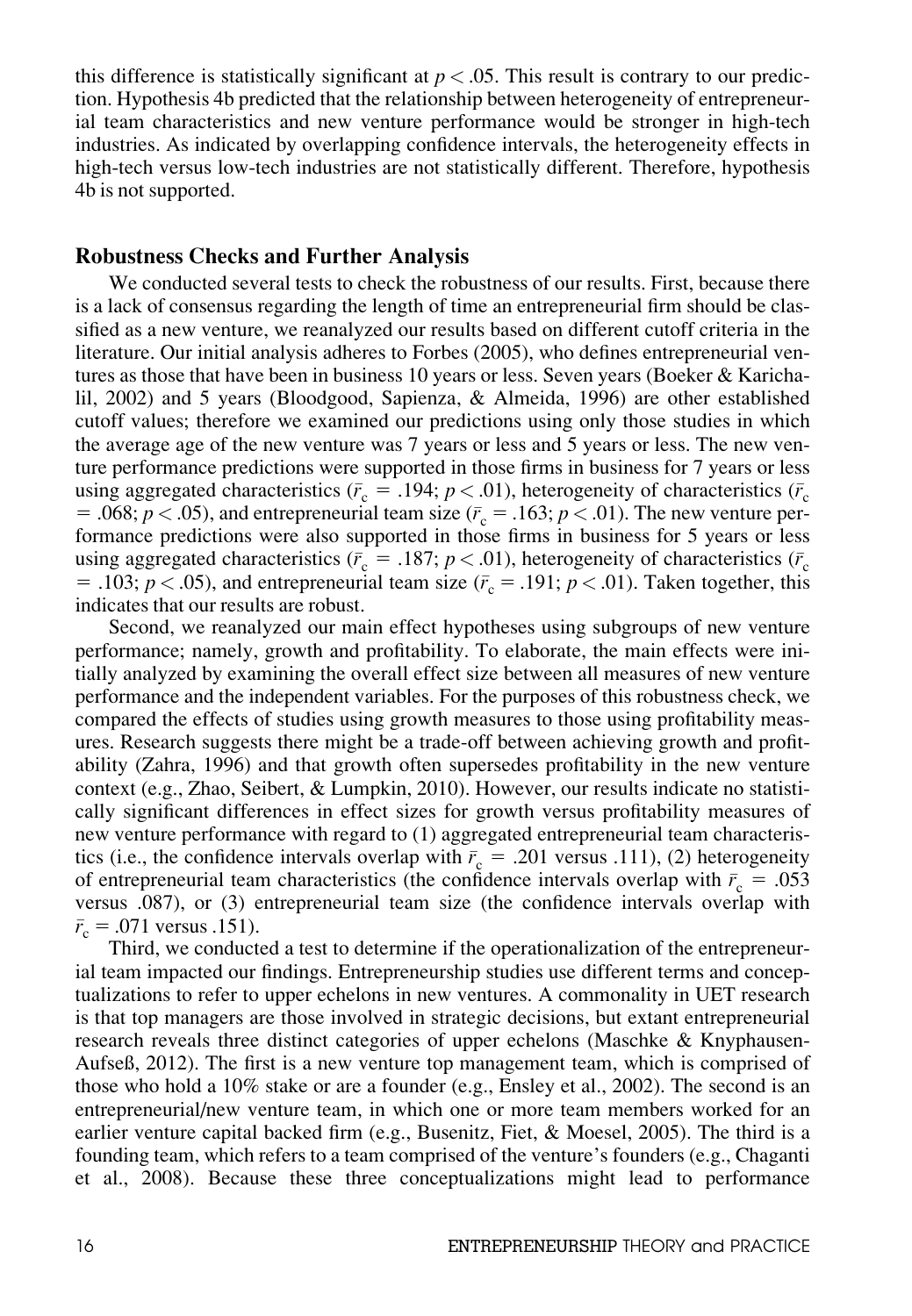differences (e.g., Finkelstein & Hambrick, 1996), we reanalyzed our main effects to determine if new venture performance implications change as different upper echelon operationalizations are applied. The confidence intervals reveal that the magnitude of the effects is statistically similar across each of the categories; thus, it appears the results of our meta-analysis are robust regardless of how the entrepreneurial team is operationalized. We should mention, however, that the effects are strongest for the teams categorized as entrepreneurial/new venture teams.

Fourth, following the approach of Palich, Cardinal, and Miller (2000), we further analyzed the effects of team size on new venture performance. We created subgroups of studies based on small (average team size of 3 or less), moderate (average team size between 3 and 6), and large (average team size of 6 or more) teams. We computed confidence intervals and critical ratios to estimate nonlinear effects (Hunter & Schmidt, 2004); we found that small and large teams ( $\bar{r}_c = .15$  and .21, respectively) outperform moderately sized teams ( $\bar{r}_c = .02$ ) at  $p < .05$ , resulting in a U-shaped relationship between team size and new venture performance.

## **Discussion**

Upper echelon research highlights the importance of top management team characteristics in large and established firms (Hambrick, 2005, 2007); however, the effects may be context dependent (Carpenter et al., 2004). Applying UET to the new venture context, we argue that the effects of entrepreneurial team composition characteristics on new venture performance may be more pronounced and reveal unique findings compared to established firms. We found that all entrepreneurial team composition characteristics are positively related to new venture performance but differ in strength of effect. Aggregated entrepreneurial team characteristics have the strongest effect, followed by entrepreneurial team size and heterogeneity of entrepreneurial team characteristics. The magnitude of the effect between aggregated entrepreneurial team characteristics and new venture performance was estimated to be  $\bar{r}_c = .171$ . This result supports recent research on the human capital of entrepreneurs that has found a positive effect of individual human capital on entrepreneurial success (Unger et al., 2011). By applying UET at the team level, our results indicate that more human capital in terms of education, experience, knowledge, and skills embedded in the entrepreneurial team is likely to be beneficial for the new venture. This supports the argument that team members' individual characteristics form a collective and additive construct that leads to higher firm-level performance (Stewart, 2006). Aguinis et al. (2011) recommend juxtaposing meta-analytic findings with other published meta-analytic findings to put results into context in terms of their relative strength or weakness vis-à-vis other results. Compared to Unger et al.'s study of individuals' human capital on entrepreneurial success ( $\bar{r}_c = .098$ ), our effect is greater, supporting the importance of entrepreneurial teams in new ventures (Klotz et al., 2014).

The relationship between the heterogeneity of entrepreneurial team characteristics and new venture performance is  $\bar{r}_c = .063$ . Although the magnitude of the effect of heterogeneity of entrepreneurial team characteristics and new venture performance is smaller compared to other entrepreneurial team composition characteristics investigated in this meta-analysis, it appears that heterogeneity is important for new ventures. This finding contradicts the social categorization and similarity-attraction perspectives and supports the information processing perspective in the new venture context. New ventures often operate in uncertain and dynamic environments, in which team member heterogeneity is most beneficial (Stewart, 2006). It appears that heterogeneous entrepreneurial teams,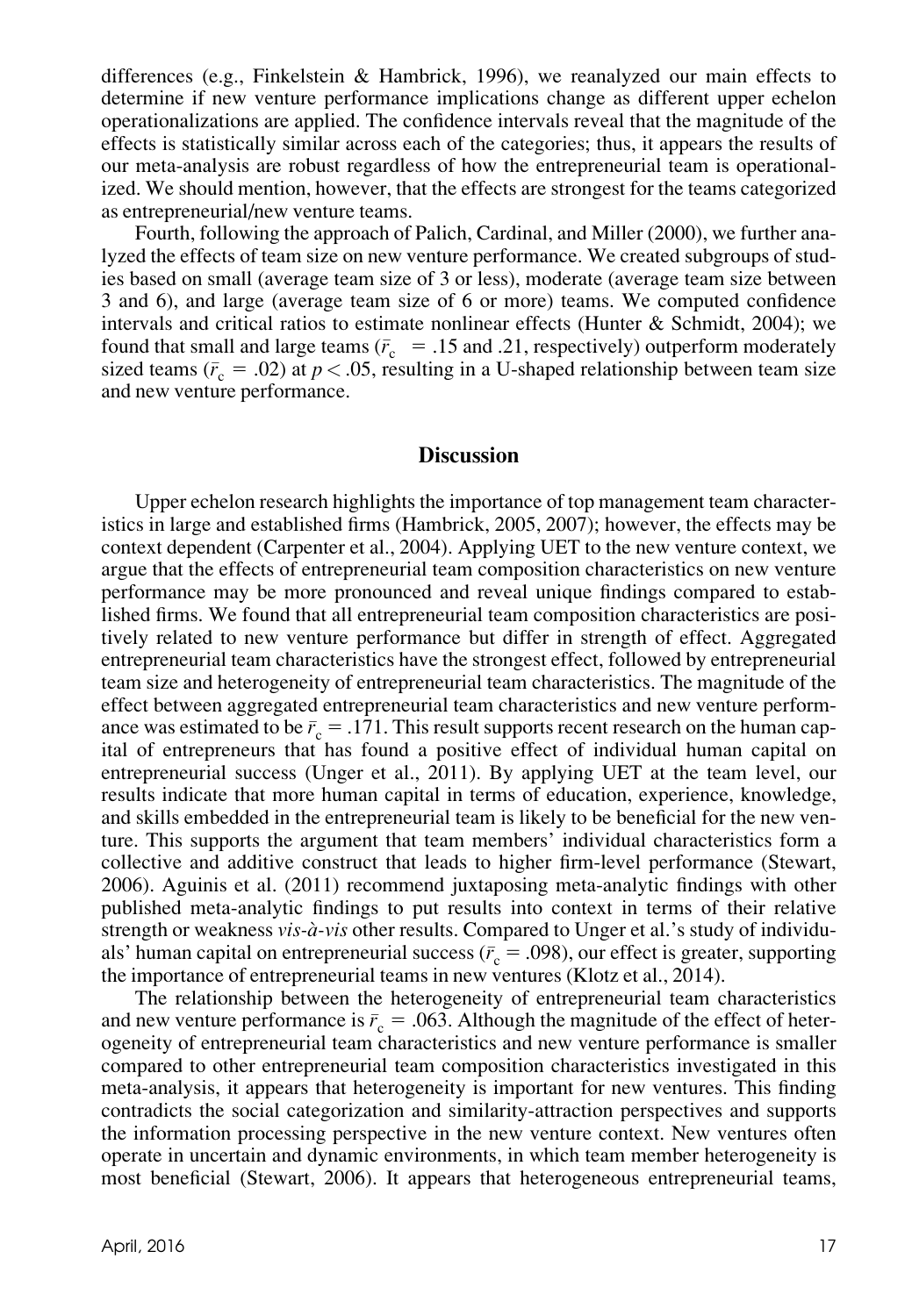which are commonly confronted with nonroutine problems that require strong information processing, benefit from a more diverse pool of resources to reach higher quality, more creative, and innovative outcomes (van Knippenberg  $\&$  Schippers, 2007). Findings indicate that entrepreneurial teams are most similar to project teams, which engage in nonrepetitive tasks and usually require application of knowledge and expertise (Cohen  $\&$ Bailey, 1997). Stewart found a positive relationship between project team heterogeneity and performance ( $\bar{r}_c = .04$ ). Our effect size (i.e.,  $\bar{r}_c = .063$ ) is greater, implying that heterogeneity is even more desirable for entrepreneurial teams.

The effect of entrepreneurial team size on new venture performance is  $\bar{r}_c = .102$ , indicating a positive and significant effect. As predicted in hypothesis 3, the positive aspects of a large team may be particularly valuable for new ventures; larger entrepreneurial teams provide the new venture with more access to information during periods of new venture growth, which are associated with an increase of information processing needs (Certo et al., 2006). Yet, a *post hoc* analysis further revealed that small and large entrepreneurial teams have new venture performance differentials ( $\bar{r}_c = .15$  and .21, respectively) that are statistically significantly higher than entrepreneurial teams of moderate size ( $\bar{r}_c = .02$ ). The performance results of small teams can be supported by a behavioral integration perspective. Behavioral integration describes the degree to which a top management team engages in mutual and collective interaction (Hambrick, 1994, 1995). A behaviorally integrated top management team synchronizes its social and task processes better, including quality of information exchange, collaborative behavior, and joint decision making (Lubatkin, Simsek, Ling, & Veiga, 2006). A smaller team size would facilitate higher levels of behavioral integration, which would in turn positively influence firm performance (Simsek et al., 2005). Our results further imply that moderately sized teams are stuck in the middle. This suggests that as entrepreneurial teams grow in size from small to moderate, the amount of rich and informal communication and the level of familiarity between team members decreases, resulting in diminished performance; but, as entrepreneurial teams grow in size from moderate to large, the ability of the team to absorb and process information and handle complexity increases, thereby resulting in increasing performance. Interestingly, our findings contradict a recent study that suggests an inverted U-shaped relationship between entrepreneurial team size and effort performance (Backes-Gellner, Werner, & Mohnen, 2015), indicating that more research on additional more intermediate outcomes may be necessary.

Our findings reveal differences in the relationships between entrepreneurial team characteristics and new venture performance across industries. The effects of aggregated entrepreneurial team characteristics and new venture performance are significantly positive in both high-tech ( $\bar{r}_c = .105$ ) and low-tech ( $\bar{r}_c = .257$ ) industries, but the effect size for high-tech is significantly smaller ( $p < .05$ ). This is in contrast to our prediction, and perhaps the reason for this is due the relevancy of the knowledge. Although aggregated levels of knowledge grow as top management teams are in their roles, the relevance of the knowledge may decrease, especially in high-tech industries. Indeed, Leary and DeVaughn (2009) assert that older knowledge is not as beneficial as newer knowledge possessed by teams with fewer years of industry experience. Because of the more stable nature of low-tech industries, prior industry experience appears more relevant and therefore has more influence on new venture performance.

Additionally, in low-tech industries, our results demonstrate that aggregated team characteristics are significantly more beneficial to new venture performance than heterogeneous entrepreneurial team characteristics (i.e., the confidence intervals do not overlap with  $\bar{r}_c = .275$  versus -.035). Heterogeneous teams have a diverse pool of resources to draw upon when dealing with ambiguous and nonroutine problems, resulting in higher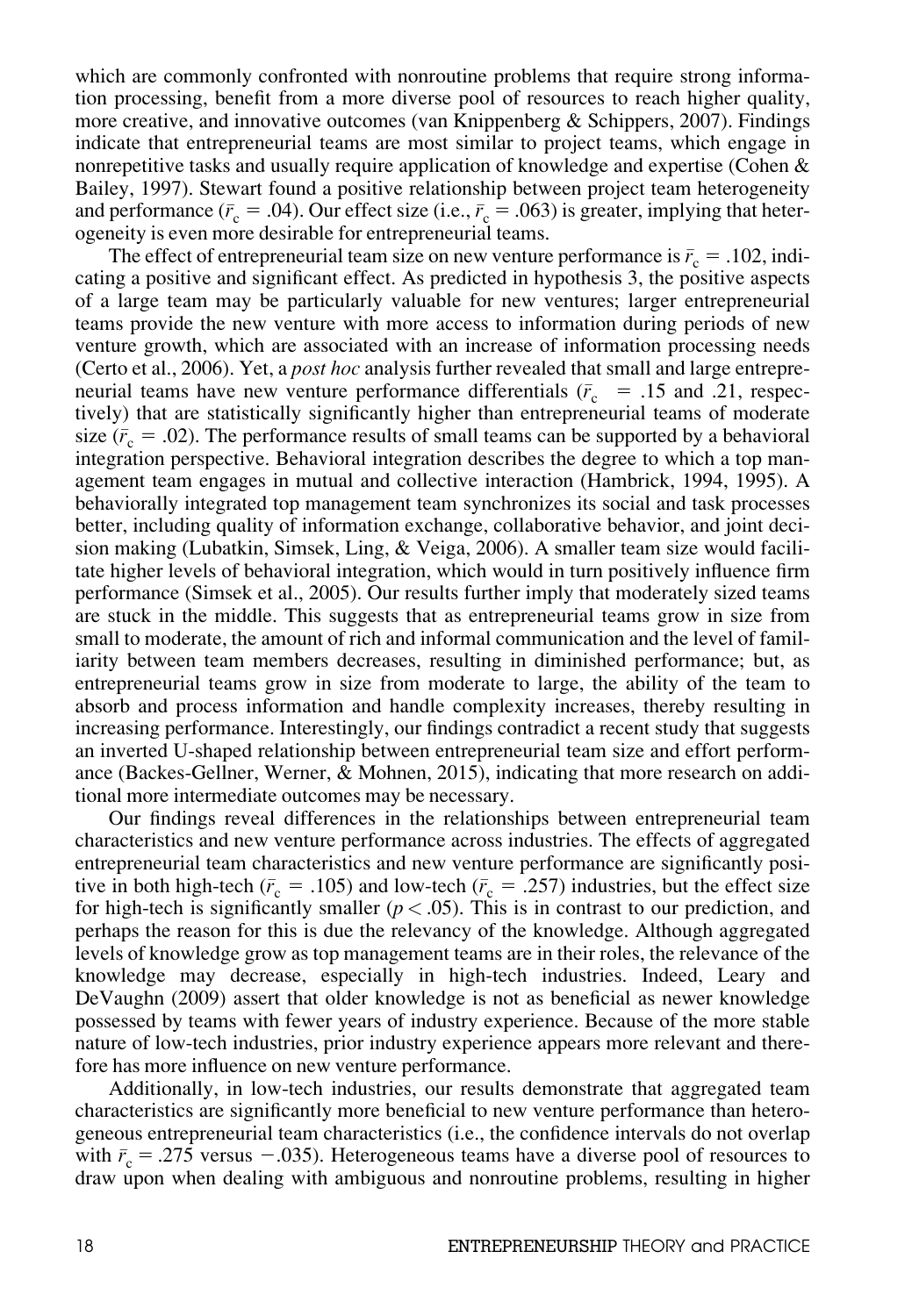quality and innovative outcomes (van Knippenberg & Schippers, 2007). However, because complexity and uncertainty are lower in low-tech industries, heterogeneity may be less relevant. Taking these findings together, it appears that new ventures operating in low-tech industries benefit more from increasing human capital embedded in the team rather than diversity of the team.

# Limitations and Future Research

Our meta-analysis is not without limitations; however, our study's limitations lend themselves to future research opportunities. We argued that new ventures are different from established ventures and are an ideal context to which to apply UET theory. Our arguments and findings suggest that entrepreneurial team aggregated characteristics help overcome high executive job demands, heterogeneity of characteristics helps teams exercise managerial discretion, and the appropriate entrepreneurial team size facilitates behavioral integration and information processing benefits. However, we were unable to capture these constructs directly because a meta-analysis is limited to the measures captured in extant studies. Accordingly, future research that directly captures these constructs in new ventures and compares their effects with those of top management teams of large and established firms would appear fruitful. For example, although the information processing perspective serves as the theoretical rationale for many arguments regarding the benefits of team heterogeneity (e.g., Amason et al., 2006; Certo et al., 2006; Leary & DeVaughn, 2009), information processing ability is not a construct that is empirically measured in these studies. Investigating these constructs directly will help shed light on the strategic decision-making process that ultimately leads to organizational outcomes that are reflective of upper echelon characteristics.

Although Hambrick and Mason (1984) is often cited for arguing that organizations, and hence, performance outcomes, are a reflection of their top management teams, Hambrick and Mason also assert that certain managerial backgrounds are expected to result from prior organizational actions. Although they call for research designs that disentangle managerial background effects on performance from performance effects on managerial backgrounds (p. 197), a limitation of our study is that we cannot make strong inferences about causality because we are overly reliant on studies that were cross-sectional in design. Thus, although our meta-analysis reveals that entrepreneurial team characteristics and performance are related, future research should take care to better capture causality via longitudinal designs so that a future meta-analysis can more precisely assess the strength and direction of UET relationships.

Research on top management teams in large and established firms has started to analyze the nonlinearity of the effects of team composition characteristics and firm performance (Certo et al., 2006). For example, heterogeneity may reach optimality for organizational outcomes and may have a dysfunctional, diminishing, or negative effect when the team members are too similar or too diverse. We were unable to investigate the potential curvilinear effect of heterogeneity on new venture performance in our metaanalysis. To test curvilinear effects, we would need to categorize and compare the level of team heterogeneity in each study analyzed. Heterogeneity is most often captured through the use of the Blau index (e.g., Blau, 1977); however, this measure does not allow for comparisons across index scores if there are differences in the number of diversity categories measured or different team sizes. As such, we could only test the strength of the relationship between heterogeneity and performance, rather than being able to categorize and compare heterogeneity levels between teams across studies. Therefore, we encourage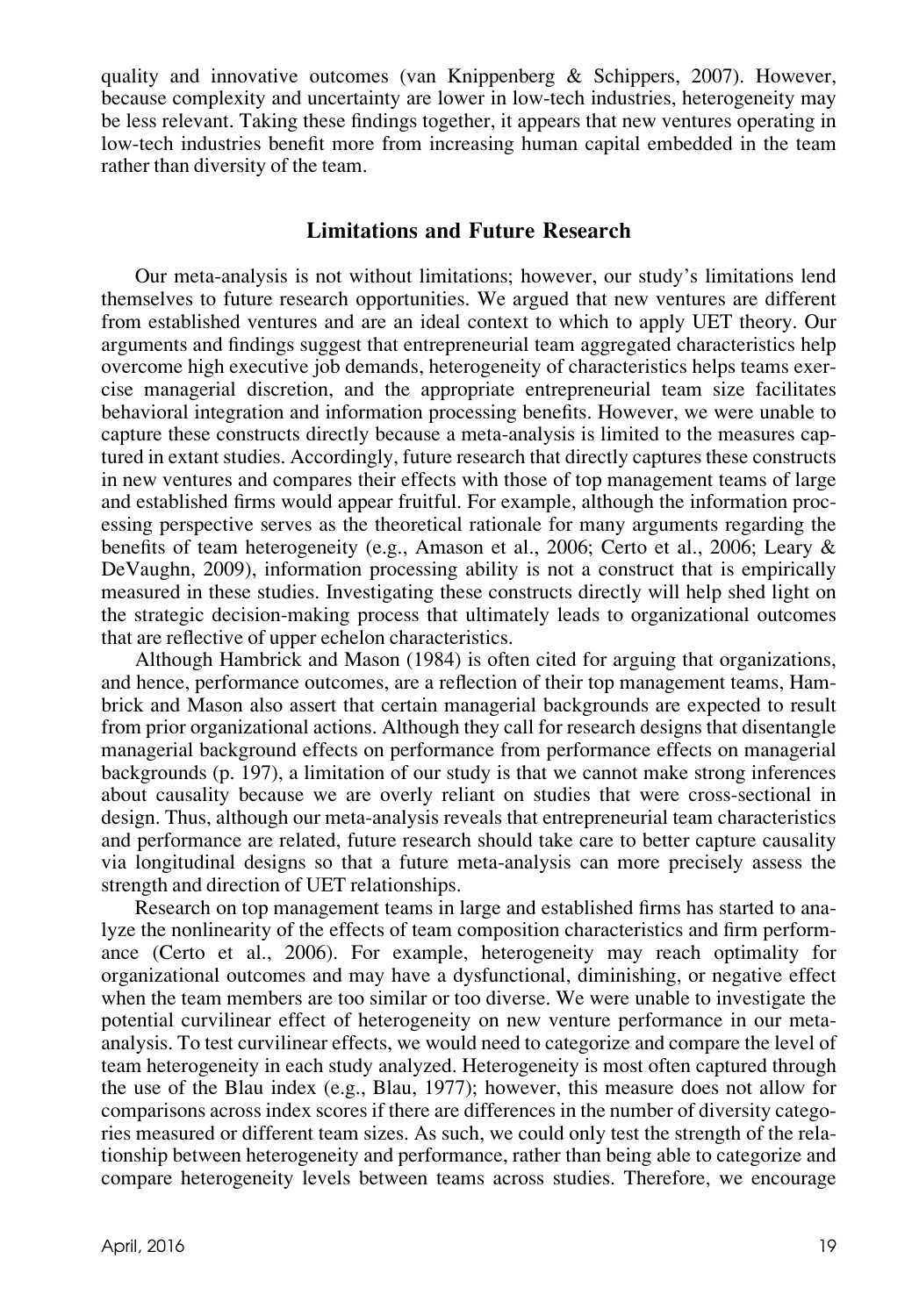future research to investigate the potential curvilinear effects of team composition and characteristics on new venture outcomes.

We were limited in our ability to test additional moderators that may influence entrepreneurial team–performance relationships because of the low number of studies examining such moderators. Power within the entrepreneurial team may be a potential moderator and offers another avenue for future research. Examining power may reveal whether characteristics of some team members are more important than those of other team members and if characteristics of the more powerful members become more strongly reflected in new venture performance. Considering ownership levels of team members may be one way to measure power differences (Kraiczy, Hack, & Kellermanns, 2015). Another potential moderator for future research is personality. Examinations of similar or varying personalities on the team may reveal what goals or strategies are important and therefore would be reflected in organizational outcomes (Pitcher & Smith, 2001).

Effects that may mediate the relationship between entrepreneurial team composition characteristics and new venture performance need to be explored. We were unable to examine mediators in the relationship because there are not enough primary studies investigating them to meta-analyze these relationships. Although research on entrepreneurial teams has started to focus on team processes (e.g., membership changes, team conflict) and emergent states (e.g., collective cognition, cohesion, team confidence) as mediators between entrepreneurial team inputs and outputs (Klotz et al., 2014), mediators need further analysis to better explain the effects of entrepreneurial team composition on new venture performance.

Our findings indicate that future research should compare different measures of new venture performance and control for the venture's life cycle stage, which may change the goal orientation of the entrepreneurial team. Entrepreneurial teams of larger and more established new ventures in later life cycle stages may focus more strongly on profitability than on growth. In this context, type of new venture and industry effects may also be interesting for future research. While growth may be of high importance for high-tech new ventures and in high-tech industries, it is unlikely to be of high importance in all industries and for all new ventures, as some entrepreneurial teams may prefer to control growth or maximize profitability (Klotz et al., 2014). Future research may also investigate if growth intentions of entrepreneurial team members affect growth measures more strongly than profitability measures.

Because several of our analyses are based on a relatively small number of studies, some of our findings related to these constructs are tentative and some of our aggregates are not as fine-grained as desired. Furthermore, we were unable to capture additional contingencies such as new venture size. Meta-analysis can be valuable for assessing broader constructs, as it provides significant insight in understanding the underlying relationships (see for example Campbell-Hunt, 2000). Although our initial results are important and informative, a meta-analysis based on additional studies is needed.

Another shortcoming is that many of the studies in our meta-analysis suffer from "survival bias" because nearly 95% of start-ups fail within 5 years. This suggests that our results might be aggressive estimates of the relationships we investigated. We followed Rosenthal (1979) and ran tests to determine the number of published studies that would be needed to negate our results (i.e., have an effect of zero). We found that, on average, almost 40 studies with null results would be required. Although Rosenthal's test assesses publication bias, we believe these results help strengthen our findings. A key implication is that since our meta-analysis is based on previous studies that often use survival or successful ventures as their samples, future studies should account for this in primary research. Adopting a survival indicator and other performance indicators in models of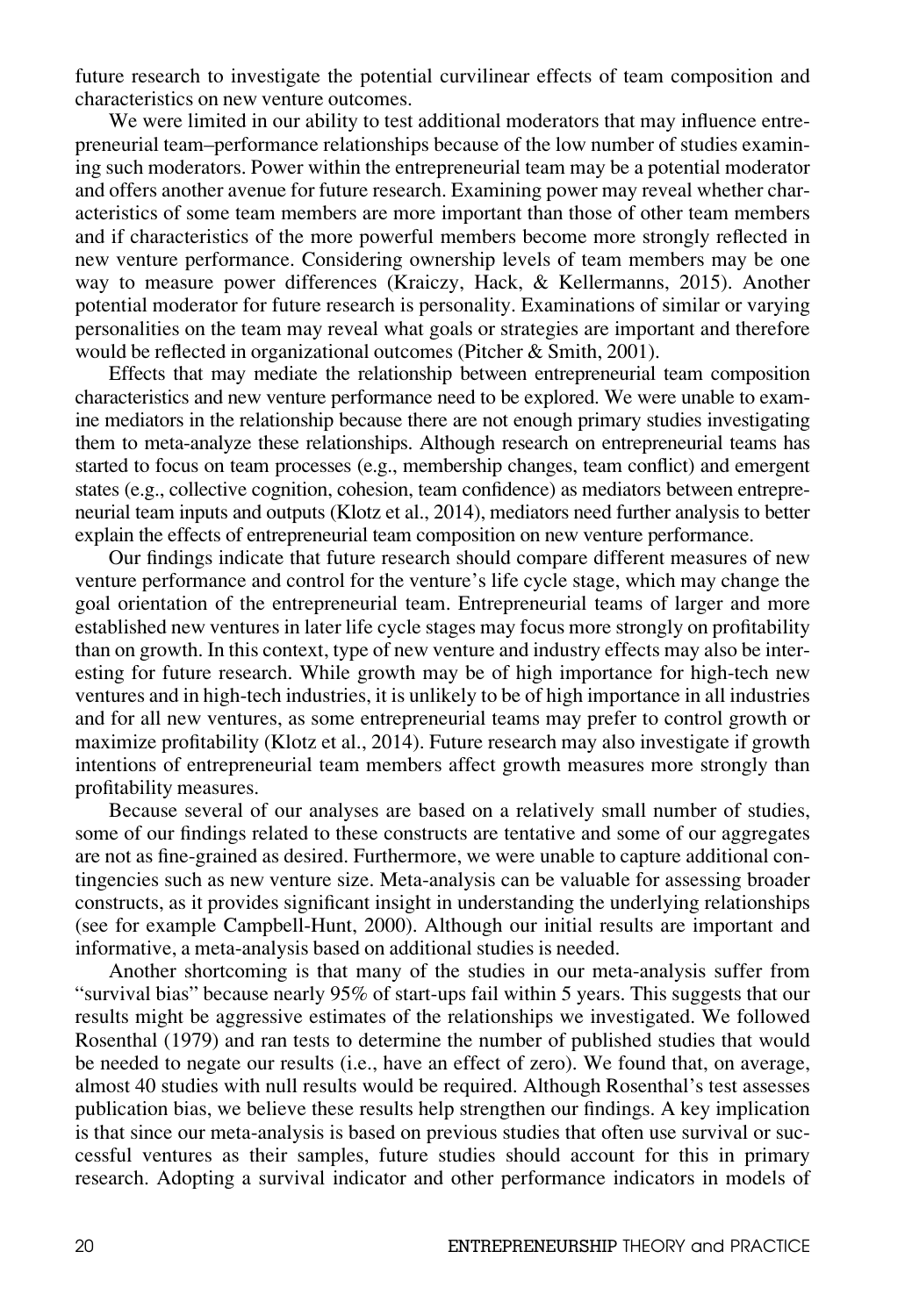entrepreneurial team composition–new venture performance would help a future metaanalysis to examine such effects.

## **Conclusion**

This is the first meta-analysis to examine the relationship between entrepreneurial team composition characteristics and new venture performance. The entrepreneurial team literature is growing and inconsistent results were being found. Through our metaanalysis, we demonstrate that upper echelon theory in general, and in particular, executive job demands, managerial discretion, and behavioral integration and information processing ability, can be extended into the context of entrepreneurial ventures to help reconcile these inconsistencies. We demonstrate that entrepreneurial team composition characteristics are strongly and uniquely reflected in the success of new ventures, which provides a solid foundation on which future research can build.

## **REFERENCES**

Aguinis, H., Gottfredson, R.K., & Wright, T.A. (2011). Best-practice recommendations for estimating interaction effects using meta-analysis. Journal of Organizational Behavior, 32(8), 1033-1043.

Amason, A.C., Shrader, R.C., & Tompson, G.H. (2006). Newness and novelty: Relating top management team composition to new venture performance. Journal of Business Venturing, 21(1), 125–148.

Aspelund, A., Berg-Utby, T., & Skjevdal, R. (2005). Initial resources' influence on new venture survival: A longitudinal study of new technology-based firms. Technovation, 25(11), 1337–1347.

Backes-Gellner, U., Werner, A., & Mohnen, A. (2015). Effort provision in entrepreneurial teams: Effects of team size, free-riding and peer pressure. Journal of Business Economics, 85(3): 205–230.

Barney, J.B. (1991). Firm resources and sustained competitive advantage. Journal of Management, 17(1), 99–120.

Barney, J.B., Busenitz, L.W., Fiet, J.O., & Moesel, D.D. (1996). New venture teams' assessment of learning assistance from venture capital firms. Journal of Business Venturing, 11(4), 257–272.

Beckman, C.M. (2006). The influence of founding team company affiliations on firm behavior. Academy of Management Journal, 49(4), 741–758.

Beckman, C.M. & Burton, M.D. (2008). Founding the future: Path dependence in the evolution of top management teams from founding to IPO. Organization Science, 19(1), 3-24.

Berscheid, E. & Reis, H.T. (1998). Attraction and close relationships. In D. T. Gilbert, S. T. Fiske, & G. Lindzey (Eds.), The handbook of social psychology (pp. 193–281). New York: McGraw-Hill.

Blau, P.M. (1977). Inequality and heterogeneity. New York: Free Press.

Bloodgood, J.M., Sapienza, H.J., & Almeida, J.G. (1996). The internationalization of new high-potential US ventures: Antecedents and outcomes. *Entrepreneurship Theory & Practice*, 20(4), 61–77.

Boeker, W. (1997). Executive migration and strategic change: The effect of top manager movement on product-market entry. Administrative Science Quarterly, 42(2), 213–236.

Boeker, W. & Karichalil, R. (2002). Entrepreneurial transitions: Factors influencing founder departure. Academy of Management Journal, 45(4), 818–826.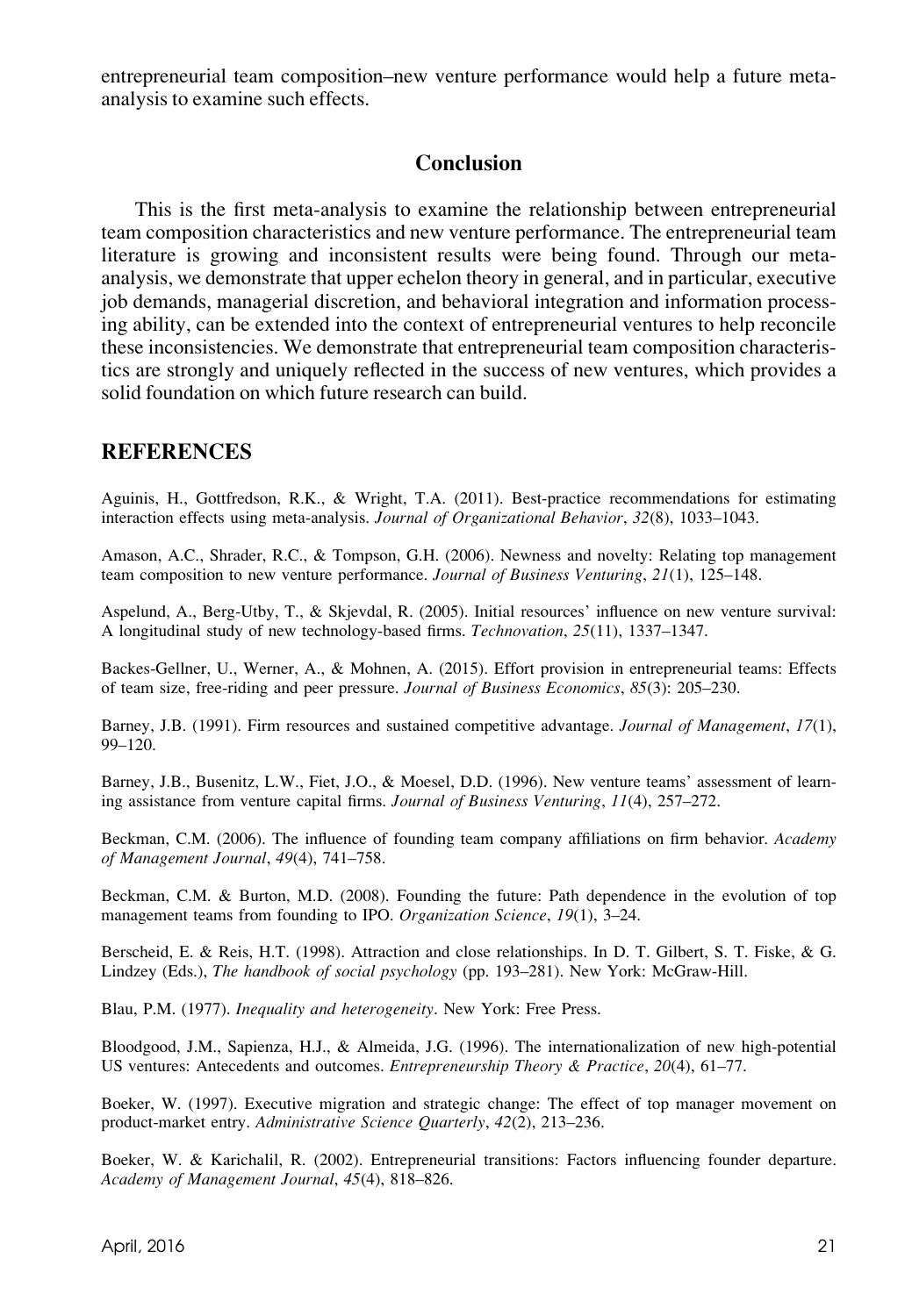Boeker, W. & Wiltbank, R. (2005). New venture evolution and managerial capabilities. Organization Science, 16(2), 123–133.

Brannon, D.L., Wiklund, J., & Haynie, J.M. (2013). The varying effects of family relationships in entrepreneurial teams. Entrepreneurship Theory & Practice, 37(1), 107–132.

Bruton, G.D. & Rubanik, Y. (2002). Resources of the firm, Russian high-technology startups, and firm growth. Journal of Business Venturing, 17(6), 553–576.

Burt, R.S. (1992). Structural holes. Cambridge, MA: Harvard University Press.

Burt, R.S. (1997). The contingent value of social capital. Administrative Science Quarterly, 42(2), 339–365.

Busenitz, L.W., Fiet, J.O., & Moesel, D.D. (2005). Signaling in venture capitalist-new venture team funding decisions: Does it indicate long-term venture outcoes? *Entrepreneurship Theory & Practice*, 29(1), 1–12.

Bygrave, W.D. (1988). The structure of the investment networks of venture capital firms. Journal of Business Venturing, 3(2), 137–157.

Byrne, D.E. 1971. The attraction paradigm. New York: Academic Press.

Cai, L., Liu, Q., & Yu, X. (2013). Effects of top management team heterogeneous background and behavioural attributes on the performance of new ventures. Systems Research and Behavioral Science, 30(3), 354–366.

Campbell-Hunt, C. (2000). What have we learned about generic competitive strategy? A meta-analysis. Strategic Management Journal, 21(2), 127–154.

Carpenter, M.A. & Fredrickson, J.W. (2001). Top management teams, global strategic posture, and the moderating role of uncertainty. Academy of Management Journal, 44(3), 533–545.

Carpenter, M.A., Geletkanycz, M.A., & Sanders, W.G. (2004). Upper echelons research revisited: Antecedents, elements, and consequences of top management team composition. Journal of Management, 30(6), 749–778.

Certo, S.T., Lester, R.H., Dalton, C.M., & Dalton, D.R. (2006). Top management teams, strategy and financial performance: A meta-analytic examination. Journal of Management Studies, 43(4), 813–839.

Chaganti, R.S., Watts, A.D., Chaganti, R., & Zimmerman-Treichel, M. (2008). Ethnic-immigrants in founding teams: Effects on prospector strategy and performance in new internet ventures. Journal of Business Venturing, 23(1), 113–139.

Chandler, G.N., Honig, B., & Wiklund, J. (2005). Antecedents, moderators, and performance consequences of membership change in new venture teams. Journal of Business Venturing, 20(5), 705–725.

Chandler, G.N. & Jansen, E. (1992). The founder's self-assessed competence and venture performance. Journal of Business Venturing, 7(3), 223–236.

Chen, M.-H. (2007). Entrepreneurial leadership and new ventures: Creativity in entrepreneurial teams. Creativity and Innovation Management, 16(3), 239–249.

Chen, M.-H. & Wang, M.-C. (2008). Social networks and a new venture's innovative capability: The role of trust within entrepreneurial teams.  $R&D$  Management, 38(3), 253–264.

Chen, Z.W. & Hao, X.L. (2008). Empirical study of relationship between entrepreneurship of entrepreneurial team and corporate performance. Journal of Management Science, 21(1), 39–48.

Chen, Z.W. & Lei, H.H. (2008). Empirical study of relationship among conflict in the entrepreneurial team, team entrepreneurship and firm performance. Economic Management, 30(15), 47–52.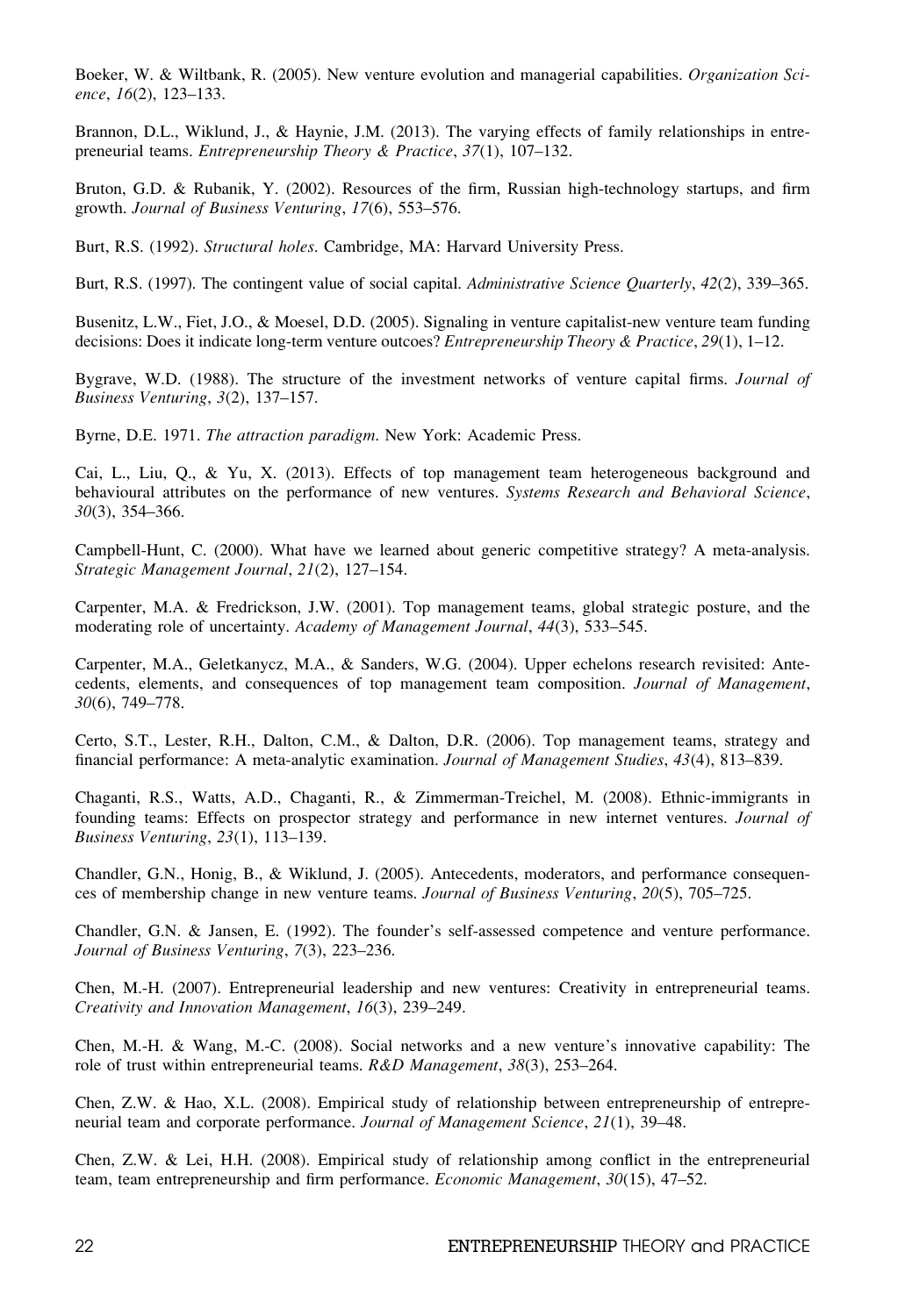Cohen, S.G. & Bailey, D.E. (1997). What makes teams work: Group effectiveness research from the shop floor to the executive suite. Journal of Management, 23(3), 239–290.

Combs, J.G., Crook, T.R., & Shook, C.L. (2005). The dimensionality of organizational performance and its implications for strategic management research. In D. J. Ketchen & D. D. Bergh (Eds.), Research methodology in strategy and management (pp. 259–286). San Diego, CA: Elsevier.

de Carolis, D.M., Litzky, B.E., & Eddleston, K.A. (2009). Why networks enhance the progress of new venture creation: The influence of social capital and cognition. Entrepreneurship Theory & Practice, 33(2), 527–545.

Delmar, F. & Shane, S. (2003). Does business planning facilitate the development of new ventures? Strategic Management Journal, 24(12), 1165–1185.

Delmar, F. & Shane, S. (2006). Does experience matter? The effect of founding team experience on the survival and sales of newly founded ventures. Strategic Organization, 4(3), 215–247.

Dess, G.G., Lumpkin, G.T., & Covin, J.G. (1997). Entrepreneurial strategy making and firm performance: Tests of contingency and configurational models. Strategic Management Journal, 18(9), 677–695.

Ding, W.W. (2011). The impact of founders' professional-education background on the adoption of open science by for-profit biotechnology firms. Management Science, 57(2), 257–273.

Eisenhardt, K.M. & Schoonhoven, C.B. (1990). Organizational growth: Linking founding team, strategy, environment, and growth among U.S. semiconductor ventures, 1978-1988. Administrative Science Quarterly, 35(3), 504–529.

Ensley, M.D. & Hmieleski, K.M. (2005). A comparative study of new venture top management team composition, dynamics and performance between university-based and independent start-ups. Research Policy, 34(7), 1091–1105.

Ensley, M.D., Hmieleski, K.M., & Pearce, C.L. (2006). The importance of vertical and shared leadership within new venture top management teams: Implications for the performance of startups. Leadership Quarterly, 17(3), 217–231.

Ensley, M.D. & Pearce, C.L. (2001). Shared cognition in top management teams: Implications for new venture performance. Journal of Organizational Behavior, 22(2), 145–160.

Ensley, M.D., Pearson, A.W., & Amason, A.C. (2002). Understanding the dynamics of new venture top management teams: Cohesion, conflict, and new venture performance. Journal of Business Venturing, 17(4), 365–386.

Ensley, M.D., Pearson, A.W., & Sardeshmukh, S.R. (2007). The negative consequences of pay dispersion in family and non-family top management teams: An exploratory analysis of new venture, high-growth firms. Journal of Business Research, 60(10), 1039-1047.

Finkelstein, S. & Hambrick, D. C. (1990). Top management team tenure and organizational outcomes: The moderating role of managerial discretion. Administrative Science Quarterly, 35(3), 484–503.

Finkelstein, S. & Hambrick, D.C. (1996). Strategic leadership: Top executives and their effects on organizations. St. Paul, MN: West Publishing Company.

Fischer, H.M. & Pollock, T.G. (2004). Effects of social capital and power on surviving transformational change: The case of initial public offerings. Academy of Management Journal, 47(4), 463–481.

Florin, J., Lubatkin, M. & Schulze, W. (2003). A social capital model of high-growth ventures. Academy of Management Journal, 46(3), 374–384.

Forbes, D.P. (2005). Are some entrepreneurs more overconfident than others? Journal of Business Venturing, 20(5), 623–640.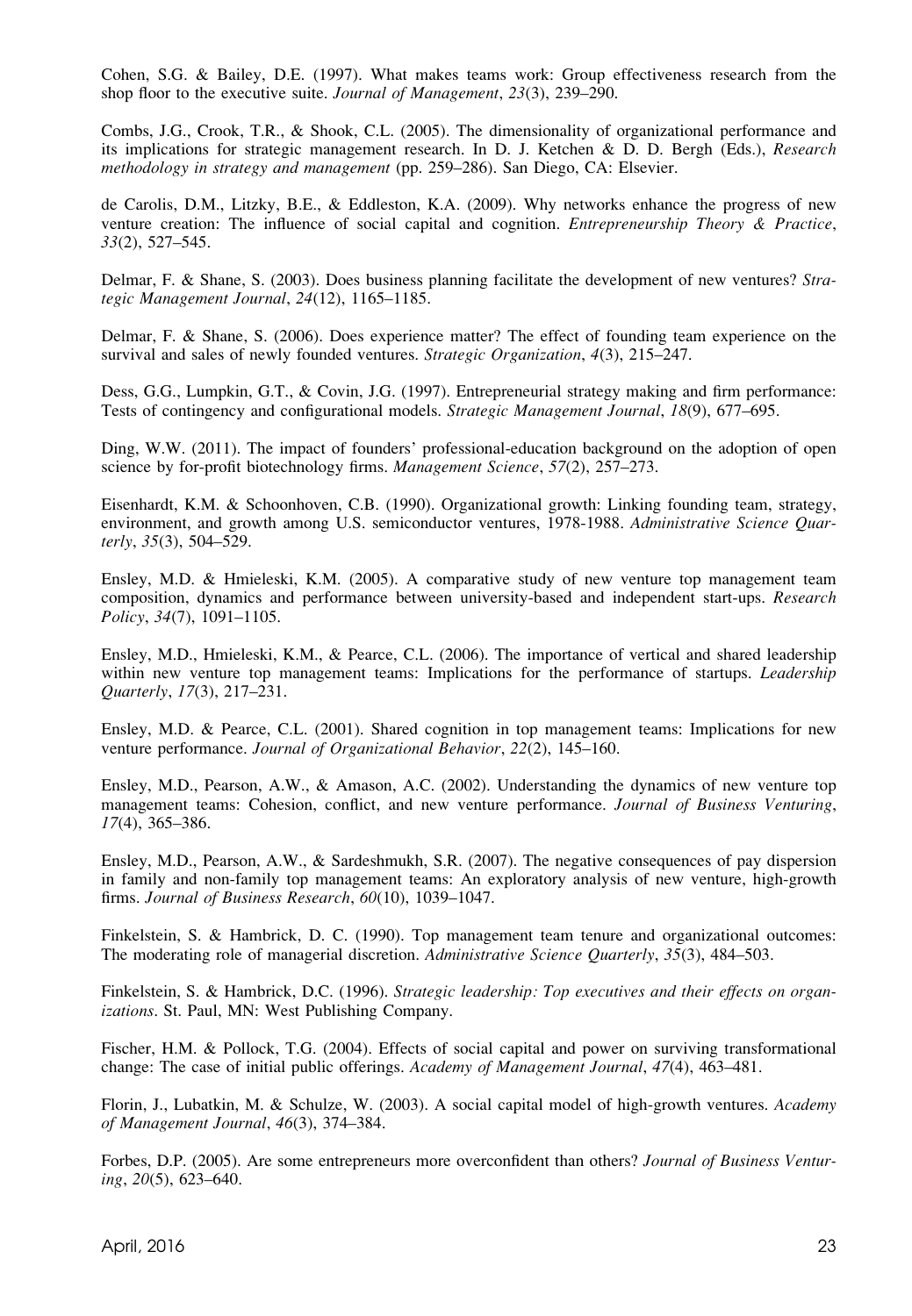Gartner, W.B., Shaver, K.G., Gatewood, E., & Katz, J.A. (1994). Finding the entrepreneur in entrepreneurship. Entrepreneurship Theory & Practice, 18(3), 5–9.

Haleblian, J. & Finkelstein, S. (1993). Top management team size, CEO dominance, and firm performance: The moderating roles of environmental turbulence and discretion. Academy of Management Journal, 36(4), 844–863.

Hambrick, D.C. (1994). Top management groups: A conceptual integration and reconsideration of the "team" label. Research in Organizational Behavior, 16(1), 171–213.

Hambrick, D.C. (1995). Fragmentation and the other problems CEOs have with their top management teams. California Management Review, 37(3), 110–127.

Hambrick, D.C. (2005). Upper echelons theory: Origins, twists and turns, and lessons learned. In K. G. Smith & M. A. Hitt (Eds.), Great minds in management: The process of theory development (pp. 109– 127). New York: Oxford University Press.

Hambrick, D.C. (2007). Upper echelons theory: An update. Academy of Management Review, 32(2), 334–343.

Hambrick, D.C. & Abrahamson, E. (1995). Assessing managerial discretion across industries: A multimethod approach. Academy of Management Journal, 38(5), 1427–1441.

Hambrick, D.C., Cho, T.S., & Chen, M.-J. (1996). The influence of top management team heterogeneity on firms' competitive moves. Administrative Science Quarterly, 41(4), 659–684.

Hambrick, D.C. & Finkelstein, S. (1987). Managerial discretion: A bridge between polar views of organizational outcomes. Research in Organizational Behavior, 9(2), 369–406.

Hambrick, D.C., Finkelstein, S., & Mooney, A.C. (2005). Executive job demands: New insights for explaining strategic decisions and leader behaviors. Academy of Management Review, 30(3), 472–491.

Hambrick, D.C. & Fukutomi, G.D.S. (1991). The seasons of a CEO's tenure. Academy of Management Review, 16(4), 719–742.

Hambrick, D.C. & Mason, P.A. (1984). Upper echelons: The organization as a reflection of its top managers. Academy of Management Review, 9(2), 193–206.

Harrison, D.A. & Klein, K.J. (2007). What's the difference? Diversity constructs as separation, variety, or disparity in organizations. Academy of Management Review, 32(4), 1199–1228.

Hatton, L. & Raymond, B. (1994). Developing small business effectiveness in the context of congruence. Journal of Small Business Management, 32(3), 76–89.

Hayton, J.C. (2002). The effect of intellectual capital on entrepreneurial orientation in high technology new ventures. Doctoral dissertation, J. Mack Robinson College of Business Georgia State University.

Hmieleski, K.M. & Ensley, M.D. (2007). A contextual examination of new venture performance: Entrepreneur leadership behavior, top management team heterogeneity, and environmental dynamism. Journal of Organizational Behavior, 28(7), 865–889.

Hsu, D.H. (2007). Experienced entrepreneurial founders, organizational capital, and venture capital funding. Research Policy, 36(5), 722–741.

Huggins, R. (2000). The success and failure of policy-implanted inter-firm network initiatives: Motivations, processes and structure. Entrepreneurship & Regional Development, 12(2), 111–135.

Hunter, J.E. & Schmidt, F.L. (2004). Methods of meta-analysis: Correcting error and bias in research findings. Thousand Oaks, CA: Sage Publications.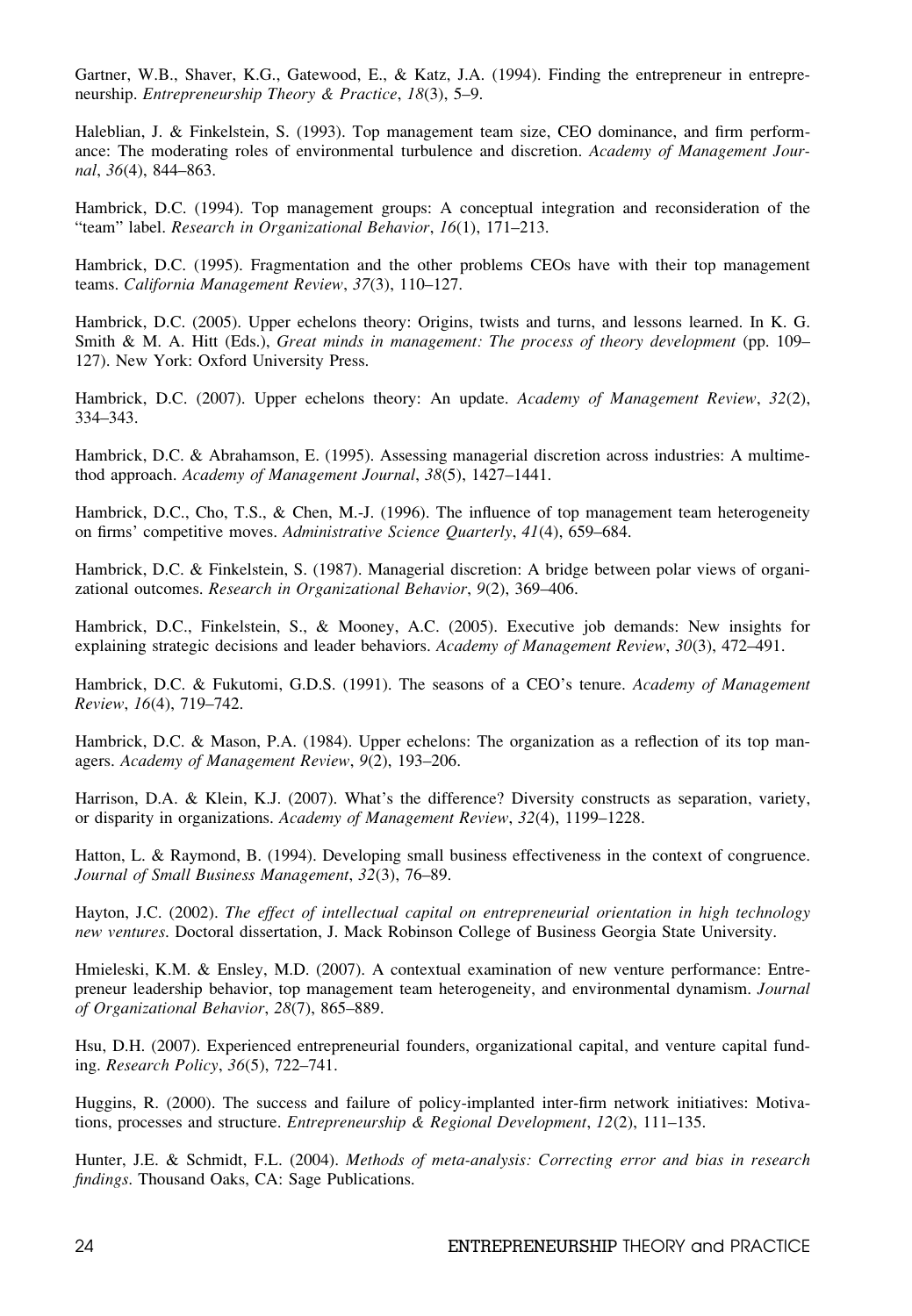Iaquinto, A.L. & Fredrickson, J.W. (1997). Top management team agreement about the strategic decision process: A test of some of its determinants and consequences. Strategic Management Journal, 18(1), 63– 75.

Jackson, S.E. (1992). Team composition in organizational settings: Issues in managing an increasingly diverse work force. In S. Worchel, W. Wood, & J. A. Simpson (Eds.), Group process and productivity (pp. 136–180). Newbury Park, CA: Sage.

Jackson, S.E. & Joshi, A. (2011). Work team diversity. In S. Zedeck (Ed.), APA handbook of industrial and organizational psychology (pp. 651–686). Washington, DC: American Psychological Association.

Jansen, J.J.P., Van den Bosch, F.A.J., & Volberda, H.W. (2006). Exploratory innovation, exploitative innovation, and performance: Effects of organizational antecedents and environmental moderators. Management Science, 52(11), 1661–1674.

Joshi, A. & Roh, H. (2009). The role of context in work team diversity research: A meta-analytic review. Academy of Management Journal, 52(3), 599–627.

Kamm, J.B., Shuman, J.C., Seeger, J.A., & Nurick, A.J. (1990). Entrepreneurial teams in new venture creation: A research agenda. Entrepreneurship Theory & Practice, 14(4), 7–17.

Keeble, D. (1990). High-technology industry. Geography, 75(4), 361–364.

Khandwalla, P.N. (1976). Some top management styles, their context and performance. Organization and Administrative Sciences, 7(4), 21–51.

Kirzner, I.M. (1997). Entrepreneurial discovery and the competitive market process: An Austrian approach. Journal of Economic Literature, 35(1), 60–85.

Klotz, A.C., Hmieleski, K.M., Bradley, B.H., & Busenitz, L.W. (2014). New venture teams: A review of the literature and roadmap for future research. Journal of Management, 40(1), 226–255.

Knight, F.H. (1921). Risk, uncertainty and profit. New York: August M. Kelley.

Kor, Y.Y. (2003). Experience-based top management team competence and sustained growth. Organization Science, 14(6), 707–719.

Kor, Y.Y. (2006). Direct and interaction effects of top management team and board compositions on R&D investment strategy. Strategic Management Journal, 27(11), 1081–1099.

Kor, Y.Y. & Misangyi, V.F. (2008). Outside directors' industry-specific experience and firms' liability of newness. Strategic Management Journal, 29(12), 1345–1355.

Kozlowski, S.W.J. & Bell, B.S. (2003). Work groups and and teams in organizations. In W. C. Borman, D. R. Ilgen, & R. J. Klimoski (Eds.), Comprehensive handbook of psychology: Industrial and organizational psychology (pp. 333–375). New York: John Wiley.

Kozlowski, S.W.J. & Klein, K.J. (2000). A multilevel approach to theory and research in organizations: Contextual, temporal, and emergent processes. In K.J. Klein & S.W.J. Kozlowski (Eds.), Multilevel theory, research, and methods in organizations: Foundations, extensions, and new directions (pp. 3–90). San Francisco, CA: Jossey-Bass.

Kraiczy, N.D., Hack, A., & Kellermanns, F.W. (2015). What makes a family firm innovative? CEO risktaking propensity and the organizational context of family firms. Journal of Product Innovation Management, 32(3), 334–348.

Kroll, M., Walters, B.A., & Son, A.L. (2007). The impact of board composition and top management team ownership structure on post-IPO performance in young entrepreneurial firms. Academy of Management Journal, 50(5), 1198–1216.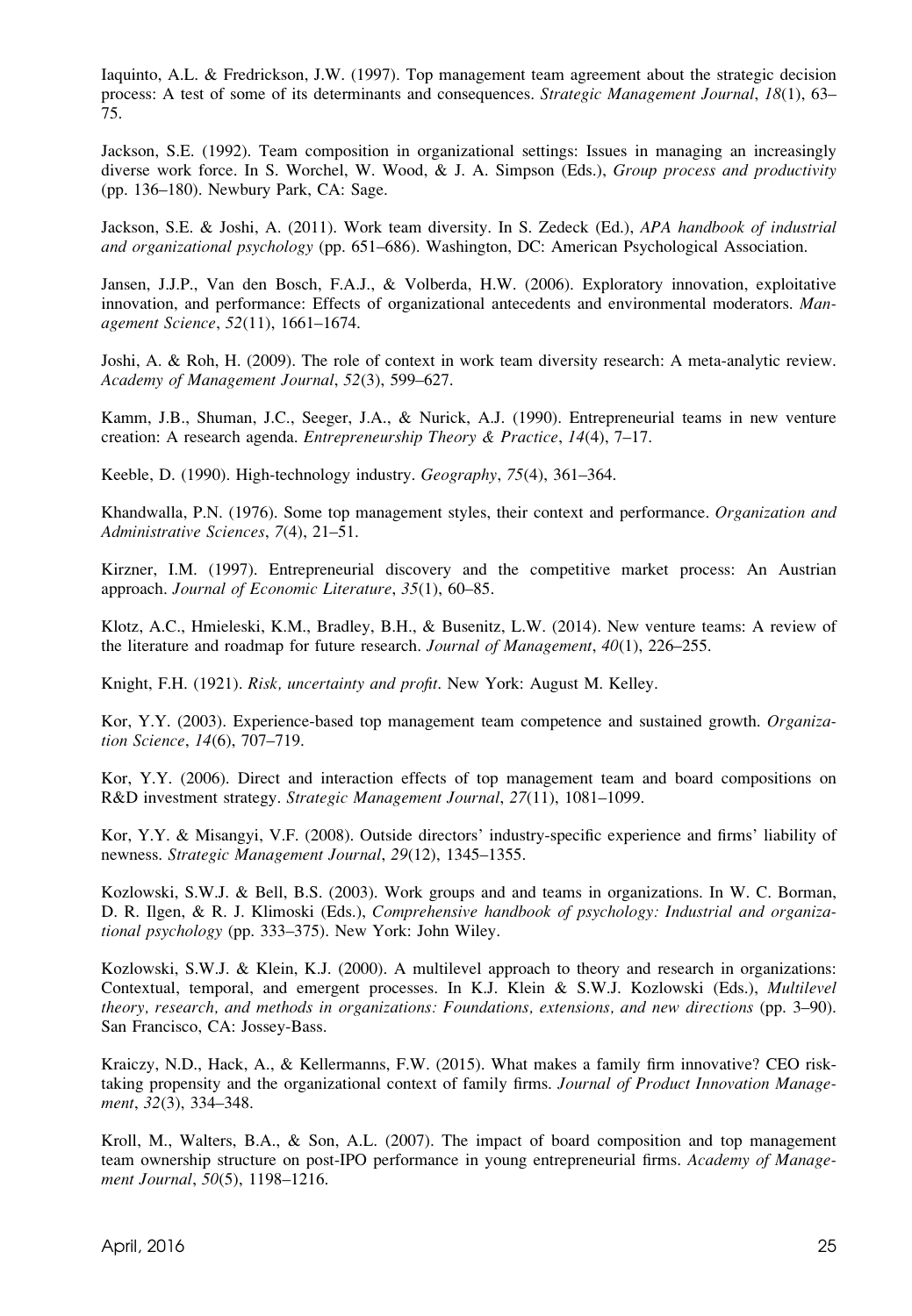Lant, T.K., Milliken, F.J., & Batra, B. (1992). The role of managerial learning and interpretation in strategic persistence and reorientation: An empirical exploration. Strategic Management Journal, 13(8), 585– 608.

Leary, M.M. & DeVaughn, M.L. (2009). Entrepreneurial team characteristics that influence the successful launch of a new venture. Management Research News, 32(6), 567–579.

Lee, C., Lee, K., & Pennings, J.M. (2001). Internal capabilities, external networks, and performance: A study on technology-based ventures. Strategic Management Journal, 22(6–7), 615–640.

Li, J. (2008). Top management team restructuring in pre-IPO high technology startups: The influence of TMT characteristics and firm growth. Journal of High Technology Management Research, 19(1), 59–69.

Li, J. & Tang, Y.I. (2010). CEO hubris and firm risk taking in China: The moderating role of managerial discretion. Academy of Management Journal, 53(1), 45–68.

Lu, J.Y. & Chen, G. (2009). An empirical study on relationship among cognitive conflict, cooperative behavior in entrepreneurial team and corporate performance. Journal of Science and Management of S&T, 5(1), 117–123.

Lubatkin, M.H., Simsek, Z., Ling, Y., & Veiga, J.F. (2006). Ambidexterity and performance in small-to medium-sized firms: The pivotal role of top management team behavioral integration. Journal of Management, 32(5), 646–672.

Marvel, M.R. (2013). Human capital and search-based discovery: A study of high-tech entrepreneurship. Entrepreneurship Theory & Practice, 37(2), 403–419.

Maschke, K. & Knyphausen-Aufseß, D.Z. (2012). How the entrepreneurial top management team setup influences firm performance and the ability to raise capital: A literature review. Business Research Journal, 5(1), 83–123.

McGee, J.E., Dowling, M.J., & Megginson, W.L. (1995). Cooperative strategy and new venture performance: The role of business strategy and management experience. Strategic Management Journal, 16(7), 565–580.

McMullen, J.S. & Shepherd, D.A. (2006). Entrepreneurial action and the role of uncertainty in the theory of the entrepreneur. Academy of Management Review, 31(1), 132–152.

Miller, D. & Dröge, C. (1986). Psychological and traditional determinants of structure. Administrative Science Quarterly, 31(4), 539–560.

Murnighan, J.K. & Conlon, D.E. (1991). The dynamics of intense work groups: A study of British string quartets. Administrative Science Quarterly, 36(2), 165–186.

O'Reilly, C.A., Caldwell, D.F., & Barnett, W.P. (1989). Work group demography, social integration, and turnover. Administrative Science Quarterly, 34(1), 21–37.

Palich, L.E., Cardinal, L.B., & Miller, C.C. (2000), Curvilinearity in the diversification–performance linkage: An examination of over three decades of research. Strategic Management Journal, 21(2), 155–174.

Patzelt, H. (2010). CEO human capital, top management teams, and the acquisition of venture capital in new technology ventures: An empirical analysis. Journal of Engineering and Technology Management, 27(3–4), 131–147.

Pitcher, P. & Smith, A.D. (2001). Top management team heterogeneity: Personality, power, and proxies. Organization Science, 12(1), 1–18.

Rauch, A. & Rijsijk, S.A. (2013). The effects of general and specific human capital on long-term growth and failure of newly founded businesses. Entrepreneurship Theory & Practice, 37(4), 923–941.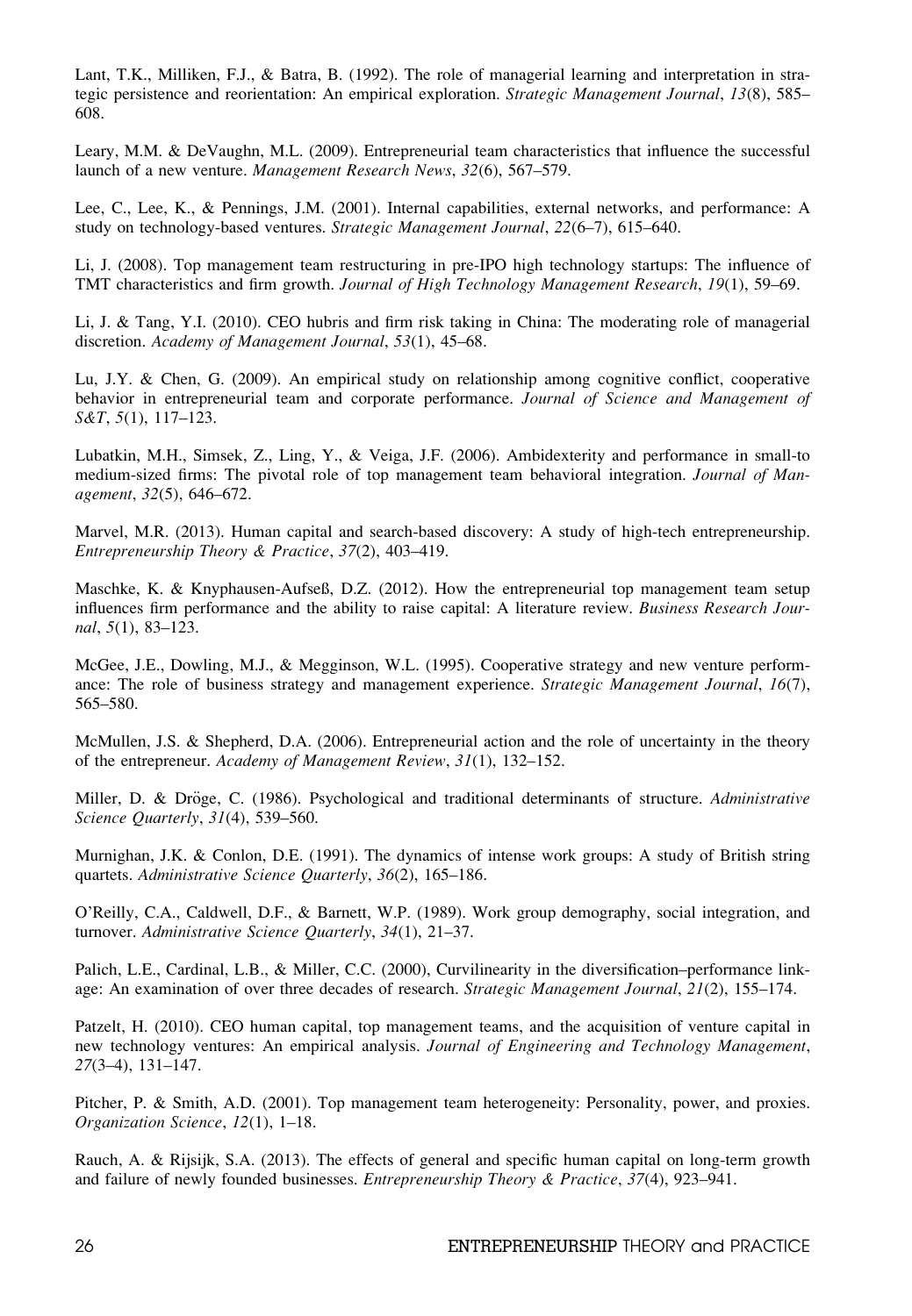Reagans, R. & McEvily, B. (2003). Network structure and knowledge transfer: The effects of cohesion and range. Administrative Science Quarterly, 48(2), 240–267.

Reuber, A.R. & Fischer, E. (1997). The influence of the management team's international experience on the internationalization behaviors of SMEs. Journal of International Business Studies, 28(4), 807–825.

Rosenthal, R. (1979). The "file drawer problem" and tolerance for null results. Psychological Bulletin, 86(3), 638–641.

Sanders, W.M.G. & Carpenter, M.A. (1998). Internationalization and firm governance: The roles of CEO compensation, top team composition, and board structure. Academy of Management Journal, 41(2), 158– 178.

Sarasvathy, S.D. (2001). Causation and effectuation: Toward a theoretical shift from economic inevitability to entrepreneurial contingency. Academy of Management Review, 26(2), 243–263.

Sciascia, S., Mazzola, P., & Chirico, F. (2013). Generational involvement in the top management team of family firms: Exploring nonlinear effects on entrepreneurial orientation. *Entrepreneurship Theory &* Practice, 37(1), 69–85.

Shane, S. & Venkataraman, S. (2000). The promise of entrepreneurship as a field of research. Academy of Management Review, 25(1), 217–226.

Shrader, R. & Siegel, D.S. (2007). Assessing the relationship between human capital and firm performance: Evidence from technology-based new ventures. *Entrepreneurship Theory & Practice*, 31(6), 893– 908.

Simsek, Z., Veiga, J.F., Lubatkin, M.H., & Dino, R.N. (2005). Modeling the multilvel determinants of top management team behavioral integration. Academy of Management Journal, 48(1), 69–84.

Souitaris, V. & Maestro, B.M.M. (2010). Polychronicity in top management teams: The impact on strategic decision processes and performance of new technology ventures. Strategic Management Journal, 31(6), 652–678.

Starr, J.A. & MacMillan, I.C. (1990). Resource cooptation via social contracting: Resource acquisition strategies for new ventures. Strategic Management Journal, 11(4), 79–92.

Steffens, P., Terjesen, S., & Davidsson, P. (2012). Birds of a feather get lost together: New venture team composition and performance. Small Business Economics, 39(3), 727–743.

Stewart, G.L. (2006). A meta-analytic review of relationships between team design features and team performance. Journal of Management, 32(1), 29–55.

Sullivan, D.M. & Marvel, M.R. (2011). Knowledge acquisition, network reliance, and early-stage technology venture outcomes. Journal of Management Studies, 48(6), 1169–1193.

Taheri, M. & van Geenhuizen, M. (2011). How human capital and social networks may influence the patterns of international learning among academic spin-off firms. Papers in Regional Science, 90(2), 287–311.

Talaulicar, T., Grundei, J., & Werder, A.V. (2005). Strategic decision making in start-ups: The effect of top management team organization and processes on speed and comprehensiveness. Journal of Business Venturing, 20(4), 519–541.

Tian, L. & Xue, H.Z. (2009). Entrepreneurial team's prior experience, commitment and new technology venture's initial performance: An interaction effect model and its implication. R&D Management, 21(4), 1–9.

Unger, J.M., Rauch, A., Frese, M., & Rosenbusch, N. (2011). Human capital and entrepreneurial success: A meta-analytical review. Journal of Business Venturing, 26(3), 341–358.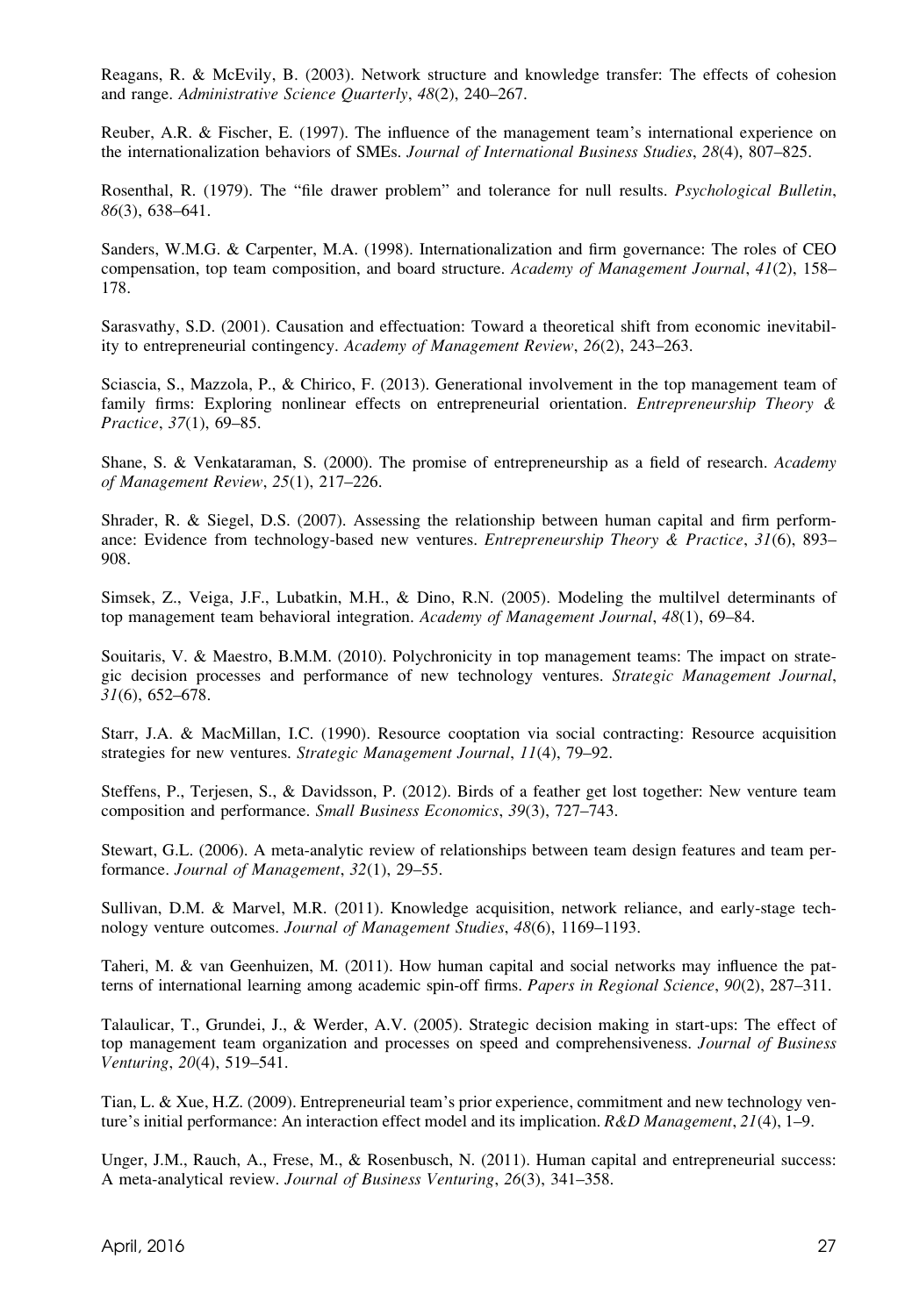Utterback, J.M. (1996). Mastering the dynamics of innovation. Boston: Harvard Business Press.

van Knippenberg, D., De Dreu, C.K.W., & Homan, A.C. (2004). Work group diversity and group performance: An integrative model and research agenda. Journal of Applied Psychology, 89(6), 1008–1022.

van Knippenberg, D. & Schippers, M.C. (2007). Work group diversity. Annual Review of Psychology, 58(1), 515–541.

Vissa, B. & Chacar, A.S. (2009). Leveraging ties: The contingent value of entrepreneurial teams' external advice networks on Indian software venture performance. Strategic Management Journal, 30(11), 1179– 1191.

Wagner, W.G., Pfeffer, J., & O'Reilly, C.A., III. (1984). Organizational demography and turnover in topmanagement group. Administrative Science Quarterly, 29(1), 74–92.

Wangrow, D.B., Schepker, D.J., & Barker, V.L. (2015). Managerial discretion: An empirical review and focus on future research directions. Journal of Management, 41(1), 99–135.

Weisz, N. (2004). A theoretical and empirical assessment of the social capital of nascent entrepreneurial teams. Doctoral dissertation, Purdue University, West Lafayette, IN.

West, G.P. (2007). Collective cognition: When entrepreneurial teams, not individuals, make decisions. Entrepreneurship Theory & Practice, 31(1), 77–102.

Wezel, F.C., Cattani, G., & Pennings, J.M. (2006). Competitive implications of interfirm mobility. Organization Science, 17(6), 691–709.

Whitener, E.M. (1990). Confusion of confidence intervals and credibility intervals in meta-analysis. Journal of Applied Psychology, 75(3), 315–321.

Williams, K.Y. & O'Reilly, C.A. (1998). Demography and diversity in organizations: A review of 40 years of research. Research in Organizational Behavior, 20(1), 77–140.

Xue, H.Z. (2011). Founding team, formal structure, and new venture performance. Journal of Management Science, 24(1), 1-10. (in Chinese)

Yang, J., Tian, L., Zhang, Y.L., & Wang, W.Y. (2010). Innovation or imitation: The role of entrepreneurial teams' experience heterogeneity and conflicts. Management World, 3(1), 84–96.

Ye, Y., Xue, X., & Shen, L. (2006). The different relationship of high-tech and low-tech new venture teams' competencies with venture performances. Conference paper. 2006 IEEE International Conference on Management of Innovation and Technology, Singapore.

Zahra, S.A. (1996). Technology strategy and new venture performance: A study of corporate-sponsored and independent biotechnology ventures. Journal of Business Venturing, 11(4), 289–321.

Zhang, Y. & Li, H. (2010). Innovation search of new ventures in a technology cluster: The role of ties with service intermediaries. Strategic Management Journal, 31(1), 88-109.

Zhao, H., Seibert, S.E., & Lumpkin, G.T. (2010). The relationship of personality to entrepreneurial intentions and performance: A meta-analytic review. Journal of Management, 36(2), 381–404.

Zhao, Y.L. & Di Benedetto, C.A. (2013). Designing service quality to survive: Empirical evidence from Chinese new ventures. Journal of Business Research, 66(8), 1098–1107.

Zhao, Y.L., Song, M., & Storm, G.L. (2013). Founding team capabilities and new venture performance: The mediating role of strategic positional advantages. *Entrepreneurship Theory & Practice*, 37(4), 789– 814.